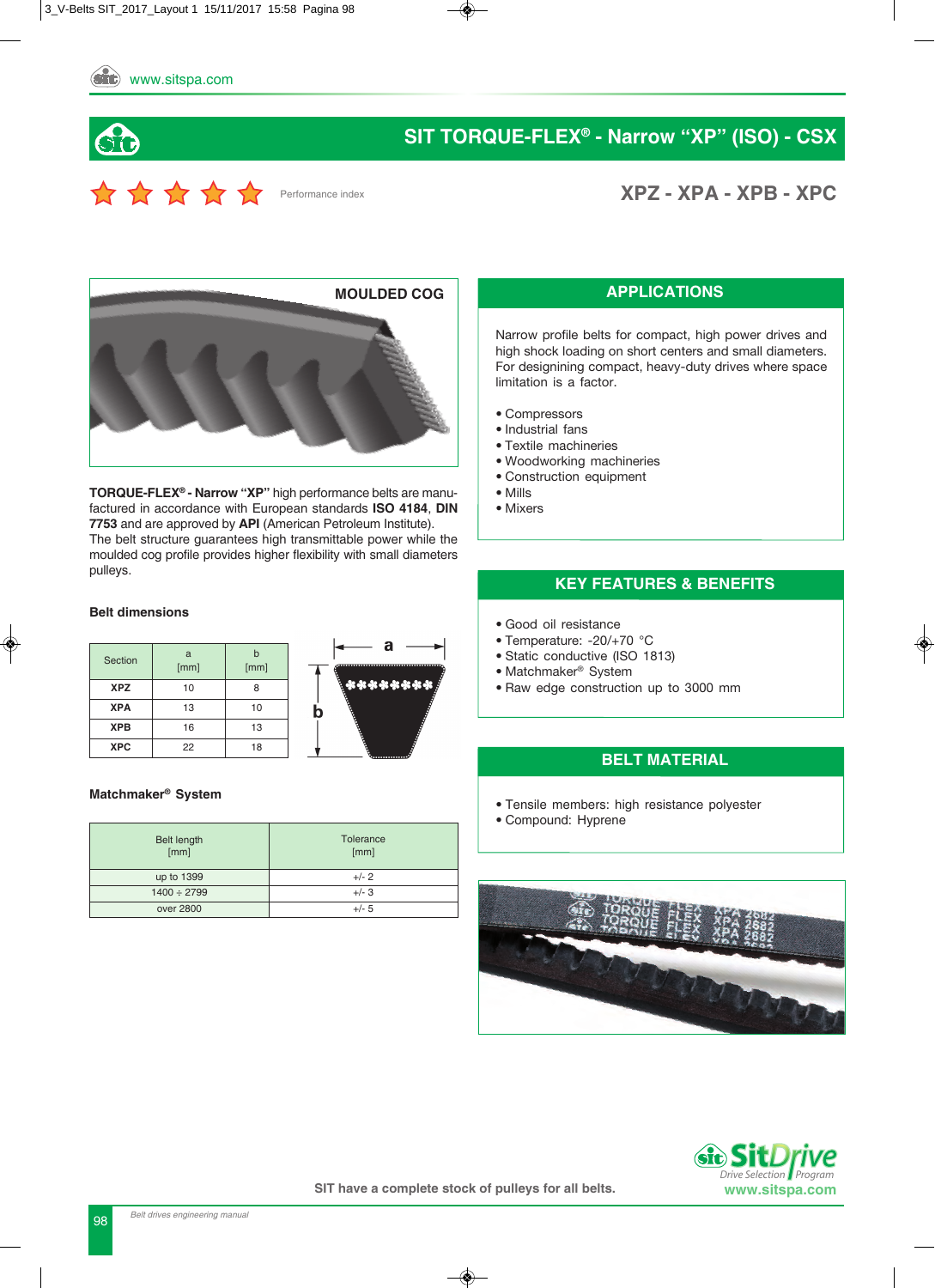### **Available sizes**

| TORQUE-FLEX <sup>®</sup> - > |                      |
|------------------------------|----------------------|
| Part<br>number               | Datum length<br>[mm] |

CSXPZ512 512 CSXPZ560 560 CSXPZ562 562 CSXPZ587 587 CSXPZ600 600 CSXPZ612 612 CSXPZ615 615 CSXPZ630 630 CSXPZ637 637 CSXPZ646 646 CSXPZ662 662 CSXPZ670 670 CSXPZ687 687 CSXPZ700 700 CSXPZ710 710 CSXPZ722 722 CSXPZ737 737 CSXPZ750 750 CSXPZ762 762 CSXPZ772 772 CSXPZ787 787 CSXPZ800 800 CSXPZ812 812 CSXPZ825 825<br>CSXPZ837 837

 $C$ SXPZ837

CSXPZ850 850 CSXPZ862 862 CSXPZ875 875 CSXPZ887 887 CSXPZ900 900 CSXPZ912 912 CSXPZ925 925 CSXPZ937 937 CSXPZ950 950 CSXPZ957 957 CSXPZ962 962 CSXPZ987 987 CSXPZ1000 1000 CSXPZ1010 1010 CSXPZ1012 1012 CSXPZ1024 1024 CSXPZ1037 1037 CSXPZ1047 1047 CSXPZ1060 1060 CSXPZ1077 1077 CSXPZ1080 1080 CSXPZ1087 1087 CSXPZ1112 1112 CSXPZ1120 1120 CSXPZ1137 1137 CSXPZ1140 1140 CSXPZ1150 1150 CSXPZ1162 1162 CSXPZ1180 1180 CSXPZ1187 1187 CSXPZ1200 1200 CSXPZ1202 1202 CSXPZ1212 1212 CSXPZ1237 1237 CSXPZ1250 1250 CSXPZ1262 1262 CSXPZ1270 1270 CSXPZ1287 1287

**TORqUE-FLEX® - XPZ**

 $(Ld)$ 

|                               | TORQUE-FLEX® - XPZ |
|-------------------------------|--------------------|
| Part                          | Datum length (Ld)  |
| number                        | [mm]               |
|                               |                    |
| CSXPZ1312                     | 1312               |
| CSXPZ1320                     | 1320               |
| <b>CSXPZ1337</b>              | 1337               |
| CSXPZ1340                     | 1340               |
| CSXPZ1362                     | 1362               |
| CSXPZ1387                     | 1387               |
| CSXPZ1400                     | 1400               |
| CSXPZ1412                     | 1412               |
| CSXPZ1415                     | 1415               |
| CSXPZ1420                     | 1420               |
| CSXPZ1437                     | 1437               |
| CSXPZ1462                     | 1462               |
| CSXPZ1470                     | 1470               |
| CSXPZ1487                     | 1487               |
| CSXPZ1490                     | 1490               |
| <b>CSXPZ1500</b>              | 1500               |
| CSXPZ1512                     | 1512               |
| <b>CSXPZ1520</b>              | 1520               |
| <b>CSXPZ1537</b>              |                    |
|                               | 1537               |
| <b>CSXPZ1560</b><br>CSXPZ1562 | 1560<br>1562       |
|                               |                    |
| CSXPZ1587                     | 1587               |
| <b>CSXPZ1600</b>              | 1600               |
| CSXPZ1612                     | 1612               |
| <b>CSXPZ1637</b>              | 1637               |
| <b>CSXPZ1650</b>              | 1650               |
| CSXPZ1662                     | 1662               |
| CSXPZ1700                     | 1700               |
| CSXPZ1737                     | 1737               |
| CSXPZ1750                     | 1750               |
| CSXPZ1762                     | 1762               |
| CSXPZ1800                     | 1800               |
| CSXPZ1837                     | 1837               |
| <b>CSXPZ1850</b>              | 1850               |
| CSXPZ1900                     | 1900               |
| <b>CSXPZ1950</b>              | 1950               |
| CSXPZ1987                     | 1987               |
| CSXPZ2000                     | 2000               |
| CSXPZ2037                     | 2037               |
|                               |                    |
| CSXPZ2060                     | 2060               |
| <b>CSXPZ2120</b>              | 2120               |
| <b>CSXPZ2150</b>              | 2150               |
| CSXPZ2160                     | 2160               |
| CSXPZ2187                     | *2187              |
| CSXPZ2240                     | 2240               |
| CSXPZ2287                     | 2287               |
| CSXPZ2360                     | 2360               |
| CSXPZ2410                     | 2410               |
| <b>CSXPZ2500</b>              | 2500               |
| CSXPZ2540                     | 2540               |
| <b>CSXPZ2580</b>              | 2580               |
| CSXPZ2650                     | 2650               |
| <b>CSXPZ2800</b>              | 2800               |
| CSXPZ2840                     | 2840               |
|                               |                    |
|                               | 2900               |
| CSXPZ2900<br>CSXPZ3000        | 3000               |

|                               | <b>TORQUE-FLEX® - XPA</b> |
|-------------------------------|---------------------------|
|                               |                           |
| Part<br>number                | Datum length (Ld)<br>[mm] |
| CSXPA732                      | 732                       |
| CSXPA750                      | 750                       |
| CSXPA757                      | 757                       |
| CSXPA775                      | 775                       |
| CSXPA782                      | 782                       |
| CSXPA800                      | 800                       |
| CSXPA807                      | 807                       |
| CSXPA832                      | 832                       |
| CSXPA850                      | 850                       |
| CSXPA857                      | 857                       |
| CSXPA882<br>CSXPA900          | 882<br>900                |
| CSXPA907                      | 907                       |
| <b>CSXPA912</b>               | 912                       |
| CSXPA925                      | 925                       |
| CSXPA932                      | 932                       |
| CSXPA940                      | 940                       |
| CSXPA950                      | 950                       |
| CSXPA957                      | 957                       |
| CSXPA969                      | 969                       |
| CSXPA982                      | 982                       |
| <b>CSXPA1000</b>              | 1000                      |
| <b>CSXPA1007</b>              | 1007                      |
| <b>CSXPA1032</b>              | 1032                      |
| <b>CSXPA1055</b>              | 1055                      |
| <b>CSXPA1060</b>              | 1060                      |
| CSXPA1082                     | 1082                      |
| <b>CSXPA1107</b><br>CSXPA1120 | 1107<br>1120              |
| <b>CSXPA1132</b>              | 1132                      |
| <b>CSXPA1150</b>              | 1150                      |
| CSXPA1157                     | 1157                      |
| CSXPA1180                     | 1180                      |
| <b>CSXPA1190</b>              | 1190                      |
| <b>CSXPA1200</b>              | 1200                      |
| <b>CSXPA1207</b>              | 1207                      |
| CSXPA1220                     | 1220                      |
| <b>CSXPA1232</b>              | 1232                      |
| <b>CSXPA1250</b>              | 1250                      |
| CSXPA1257                     | 1257                      |
| <b>CSXPA1272</b>              | 1272                      |
| CSXPA1282                     | 1282                      |
| <b>CSXPA1300</b>              | 1300                      |
| CSXPA1307<br>CSXPA1320        | 1307<br>1320              |
| CSXPA1332                     | 1332                      |
| <b>CSXPA1357</b>              | 1357                      |
| CSXPA1367                     | 1367                      |
| CSXPA1382                     | 1382                      |
| CSXPA1400                     | 1400                      |
| CSXPA1415                     | 1415                      |
| CSXPA1420                     | 1420                      |
| CSXPA1432                     | 1432                      |
| CSXPA1450                     | 1450                      |
| CSXPA1457                     | 1457                      |
| CSXPA1482                     | 1482                      |
| CSXPA1490                     | 1490                      |
| CSXPA1500                     | 1500                      |
| <b>CSXPA1532</b>              | 1532                      |
| <b>CSXPA1550</b>              | 1550                      |
| CSXPA1557<br>CSXPA1582        | 1557                      |
| <b>CSXPA1600</b>              | 1582<br>1600              |
|                               |                           |

|                  | $\mathsf{TORQUE\text{-}FLEX}^\circ$ - <code>XPA</code> |
|------------------|--------------------------------------------------------|
|                  |                                                        |
| Part<br>number   | Datum length (Ld)<br>[mm]                              |
| CSXPA1607        | 1607                                                   |
| <b>CSXPA1632</b> | 1632                                                   |
| <b>CSXPA1650</b> | 1650                                                   |
| <b>CSXPA1657</b> | 1657                                                   |
| CSXPA1700        | 1700                                                   |
| <b>CSXPA1732</b> | 1732                                                   |
| CSXPA1750        | 1750                                                   |
| CSXPA1757        | 1757                                                   |
| CSXPA1800        | 1800                                                   |
| CSXPA1820        | 1820                                                   |
| <b>CSXPA1832</b> | 1832                                                   |
| <b>CSXPA1850</b> | 1850                                                   |
| <b>CSXPA1857</b> | 1857                                                   |
| CSXPA1882        | 1882                                                   |
| CSXPA1900        | 1900                                                   |
| CSXPA1957        | 1957                                                   |
| CSXPA1982        | 1982                                                   |
| <b>CSXPA2000</b> | 2000                                                   |
| <b>CSXPA2032</b> | 2032                                                   |
| <b>CSXPA2057</b> | 2057                                                   |
| <b>CSXPA2082</b> | 2082                                                   |
| <b>CSXPA2120</b> | 2120                                                   |
| <b>CSXPA2160</b> | 2160                                                   |
| <b>CSXPA2182</b> | 2182                                                   |
| <b>CSXPA2207</b> | 2207                                                   |
| <b>CSXPA2240</b> | 2240                                                   |
| <b>CSXPA2282</b> | 2282                                                   |
| <b>CSXPA2300</b> | 2300                                                   |
| <b>CSXPA2360</b> | 2360                                                   |
| CSXPA2432        | 2432                                                   |
| CSXPA2482        | 2482                                                   |
| <b>CSXPA2500</b> | 2500                                                   |
| <b>CSXPA2532</b> | 2532                                                   |
| CSXPA2582        | 2582                                                   |
| <b>CSXPA2607</b> | 2607                                                   |
| <b>CSXPA2632</b> | 2632                                                   |
| <b>CSXPA2650</b> | 2650                                                   |
| <b>CSXPA2682</b> | 2682                                                   |
| <b>CSXPA2732</b> | 2732                                                   |
| <b>CSXPA2782</b> | 2782                                                   |
| <b>CSXPA2800</b> | 2800                                                   |
| <b>CSXPA2832</b> | 2832                                                   |
| <b>CSXPA2882</b> | 2882                                                   |
| <b>CSXPA2932</b> | 2932                                                   |
| <b>CSXPA3000</b> | 3000                                                   |
|                  |                                                        |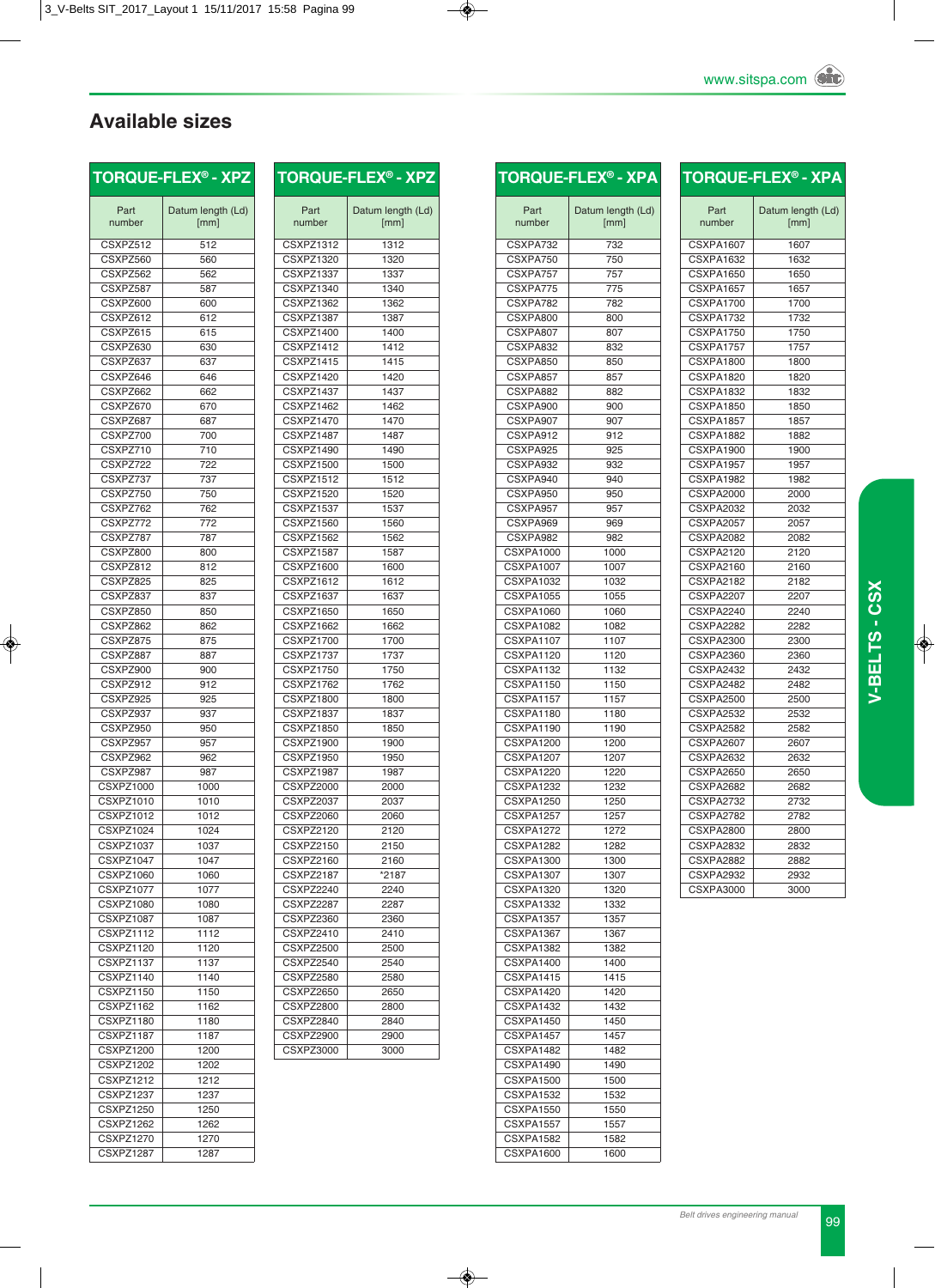### **TORqUE-FLEX® - XPB**

| Part<br>number         | Datum length (Ld)<br>[mm] |
|------------------------|---------------------------|
|                        |                           |
| CSXPB1060              | 1060                      |
| CSXPB1250              | 1250                      |
| CSXPB1260              | 1260                      |
| CSXPB1270              | 1270                      |
| CSXPB1280              | 1280                      |
| CSXPB1320              | 1320                      |
| CSXPB1340              | 1340                      |
| CSXPB1375              | 1375                      |
| CSXPB1400              | 1400                      |
| CSXPB1410              | 1410                      |
| CSXPB1450              | 1450                      |
| CSXPB1465              | 1465                      |
| CSXPB1500              | 1500                      |
| CSXPB1510              | 1510                      |
| CSXPB1525              | 1525                      |
| CSXPB1550              | 1550                      |
| CSXPB1560              | 1560                      |
| CSXPB1590              | 1590                      |
| CSXPB1600              | 1600                      |
| CSXPB1650              | 1650                      |
| CSXPB1690              | 1690                      |
| CSXPB1700              | 1700                      |
| CSXPB1720              | 1720                      |
|                        |                           |
| CSXPB1750<br>CSXPB1800 | 1750<br>1800              |
|                        |                           |
| CSXPB1850              | 1850                      |
| CSXPB1900              | 1900                      |
| CSXPB1950              | 1950                      |
| CSXPB2000              | 2000                      |
| CSXPB2020              | 2020                      |
| CSXPB2060              | 2060                      |
| CSXPB2080              | 2080                      |
| CSXPB2120              | 2120                      |
| <b>CSXPB2150</b>       | 2150                      |
| CSXPB2180              | 2180                      |
| CSXPB2240              | 2240                      |
| CSXPB2280              | 2280                      |
| <b>CSXPB2300</b>       | 2300                      |
| CSXPB2360              | 2360                      |
| CSXPB2400              | 2400                      |
| CSXPB2410              | 2410                      |
| CSXPB2430              | 2430                      |
| CSXPB2500              | 2500                      |
| CSXPB2530              | 2530                      |
| CSXPB2580              | 2580                      |
| CSXPB2600              | 2600                      |
| CSXPB2650              | 2650                      |
| CSXPB2680              | 2680                      |
| CSXPB2700              | 2700                      |
| CSXPB2800              | 2800                      |
| CSXPB2840              | 2840                      |
| CSXPB2900              | 2900                      |
| CSXPB2990              | 2990                      |
| <b>CSXPB3000</b>       | 3000                      |

| <b>TORQUE-FLEX<sup>®</sup> - XPC</b> |                           |  |  |  |  |  |  |  |  |  |
|--------------------------------------|---------------------------|--|--|--|--|--|--|--|--|--|
| Part<br>number                       | Datum length (Ld)<br>[mm] |  |  |  |  |  |  |  |  |  |
| CSXPC1700                            | 1700                      |  |  |  |  |  |  |  |  |  |
| CSXPC2000                            | 2000                      |  |  |  |  |  |  |  |  |  |
| CSXPC2120                            | 2120                      |  |  |  |  |  |  |  |  |  |
| CSXPC2240                            | 2240                      |  |  |  |  |  |  |  |  |  |
| CSXPC2360                            | 2360                      |  |  |  |  |  |  |  |  |  |
| CSXPC2500                            | 2500                      |  |  |  |  |  |  |  |  |  |
| CSXPC2650                            | 2650                      |  |  |  |  |  |  |  |  |  |
| CSXPC2800                            | 2800                      |  |  |  |  |  |  |  |  |  |
| CSXPC3000                            | 3000                      |  |  |  |  |  |  |  |  |  |

#### **Part Number**

TORQUE-FLEX® - Narrow "XP"

**CS XPB 1900**

Section

Datum length (mm)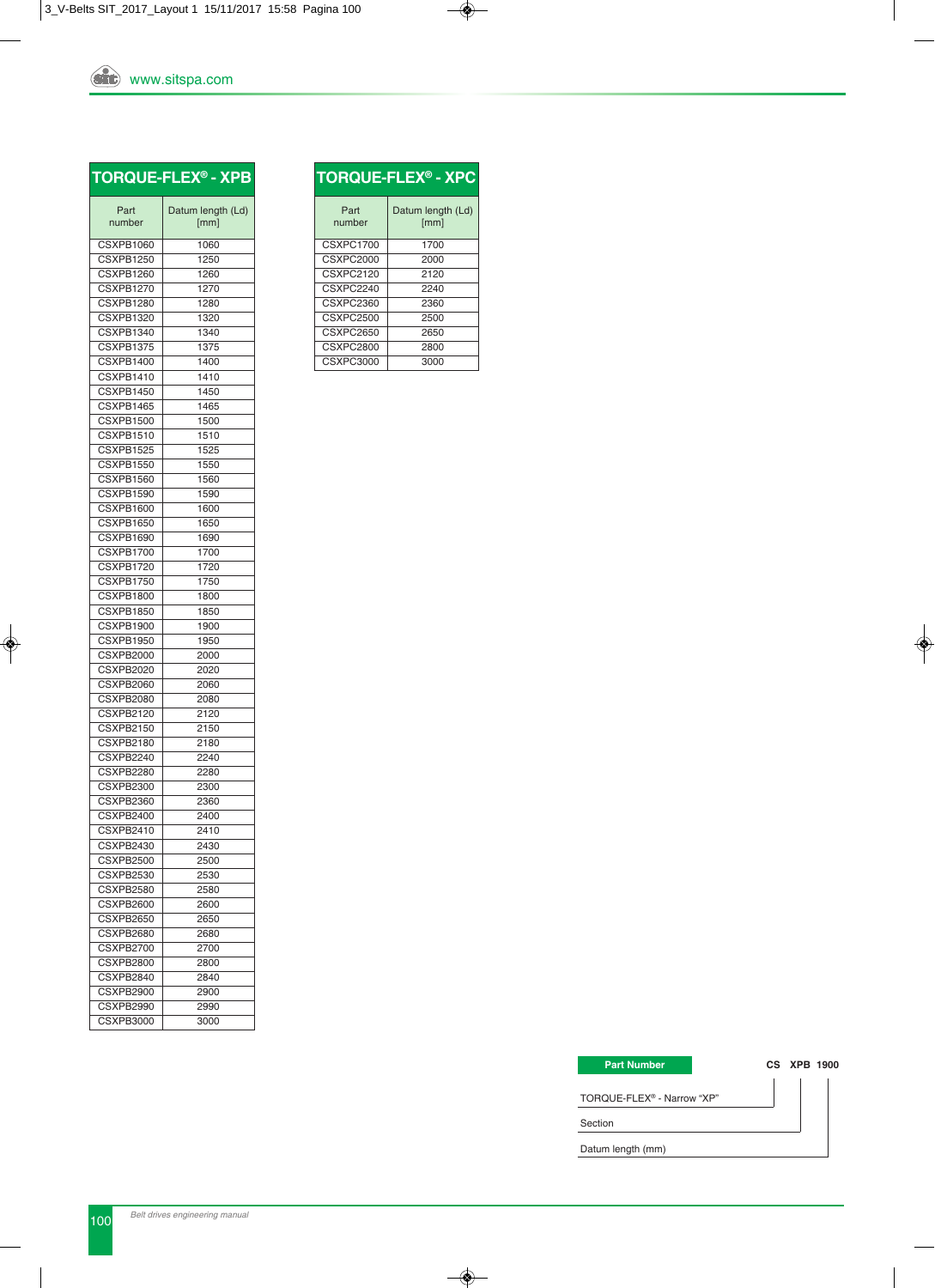### **TORqUE-FLEX® - NARROW XPZ**

| <b>Rated power [kW]</b>                               |      |      |       |      |      |      |      |      |      |      |      |                          |                          |                          |                          |                          |                          |
|-------------------------------------------------------|------|------|-------|------|------|------|------|------|------|------|------|--------------------------|--------------------------|--------------------------|--------------------------|--------------------------|--------------------------|
| $\sigma_{lmmJ}^{Pitch}$<br>$r_{Pm}$ - faster<br>shaft | 56   | 63   | 67    | 71   | 75   | 80   | 85   | 90   | 95   | 100  | 112  | 118                      | 125                      | 132                      | 140                      | 150                      | 160                      |
| 100                                                   | 0,09 | 0,12 | 0,13  | 0,14 | 0,16 | 0,17 | 0,19 | 0,21 | 0,23 | 0,24 | 0,28 | 0,30                     | 0,33                     | 0,35                     | 0,38                     | 0,41                     | 0,45                     |
| 200                                                   | 0,17 | 0,22 | 0,24  | 0,27 | 0,30 | 0,33 | 0,36 | 0,40 | 0,43 | 0,46 | 0,54 | 0,58                     | 0,63                     | 0,67                     | 0,72                     | 0,79                     | 0,85                     |
| 300                                                   | 0,24 | 0,31 | 0,35  | 0,39 | 0,43 | 0,48 | 0,53 | 0,58 | 0,62 | 0,67 | 0,79 | 0,84                     | 0,91                     | 0,98                     | 1,05                     | 1,14                     | 1,24                     |
| 400                                                   | 0,31 | 0,40 | 0,46  | 0,51 | 0,56 | 0,62 | 0,69 | 0,75 | 0,81 | 0,87 | 1,02 | 1,10                     | 1,19                     | 1,27                     | 1,37                     | 1,49                     | 1,61                     |
| 500                                                   | 0,38 | 0,49 | 0,56  | 0,62 | 0,68 | 0,76 | 0,84 | 0,92 | 0,99 | 1,07 | 1,26 | 1,35                     | 1,45                     | 1,56                     | 1,68                     | 1,83                     | 1,98                     |
| 600                                                   | 0,44 | 0,58 | 0,65  | 0,73 | 0,80 | 0,90 | 0,99 | 1,08 | 1,17 | 1,26 | 1,48 | 1,59                     | 1,72                     | 1,84                     | 1,99                     | 2,16                     | 2,34                     |
| 700                                                   | 0,51 | 0,66 | 0,75  | 0,83 | 0,92 | 1,03 | 1,13 | 1,24 | 1,35 | 1,45 | 1,71 | 1,83                     | 1,98                     | 2,12                     | 2,29                     | 2,49                     | 2,69                     |
| 800                                                   | 0,57 | 0,74 | 0,84  | 0,94 | 1,04 | 1,16 | 1,28 | 1,40 | 1,52 | 1,64 | 1,92 | 2,07                     | 2,23                     | 2,39                     | 2,58                     | 2,81                     | 3,04                     |
| 900                                                   | 0,63 | 0,82 | 0,93  | 1,04 | 1,15 | 1,29 | 1,42 | 1,55 | 1,69 | 1,82 | 2,14 | 2,30                     | 2,48                     | 2,66                     | 2,87                     | 3,13                     | 3,38                     |
| 1000                                                  | 0,69 | 0,90 | 1,02  | 1,14 | 1,26 | 1A1  | 1,56 | 1,71 | 1,86 | 2,00 | 2,35 | 2,53                     | 2,73                     | 2,93                     | 3,16                     | 3,44                     | 3,72                     |
| 1100                                                  | 0,74 | 0,98 | 1, 11 | 1,24 | 1,37 | 1,53 | 1,70 | 1,86 | 2,02 | 2,18 | 2,56 | 2,75                     | 2,97                     | 3,19                     | 3,44                     | 3,75                     | 4,05                     |
| 1200                                                  | 0,80 | 1,05 | 1,19  | 1,34 | 1,48 | 1,66 | 1,83 | 2,01 | 2,18 | 2,36 | 2,77 | 2,97                     | 3,21                     | 3,45                     | 3,72                     | 4,05                     | 4,38                     |
| 1300                                                  | 0,85 | 1,12 | 1,28  | 1,43 | 1,59 | 1,78 | 1,97 | 2,15 | 2,34 | 2,53 | 2,97 | 3,19                     | 3,45                     | 3,70                     | 3,99                     | 4,35                     | 4,70                     |
| 1400                                                  | 0,91 | 1,20 | 1,36  | 1,53 | 1,69 | 1,90 | 2,10 | 2,30 | 2,50 | 2,70 | 3,17 | 3,41                     | 3,68                     | 3,95                     | 4,26                     | 4,64                     | 5,02                     |
| 1500                                                  | 0,96 | 1,27 | 1,45  | 1,62 | 1,80 | 2,01 | 2,23 | 2,44 | 2,66 | 2,87 | 3,37 | 3,62                     | 3,91                     | 4,20                     | 4,53                     | 4,93                     | 5,33                     |
| 1600                                                  | 1,01 | 1,34 | 1,53  | 1,71 | 1,90 | 2,13 | 2,36 | 2,58 | 2,81 | 3,04 | 3,57 | 3,84                     | 4,14                     | 4,45                     | 4,79                     | 5,22                     | 5,64                     |
| 1700                                                  | 1,06 | 1,41 | 1,61  | 1,80 | 2,00 | 2,24 | 2,48 | 2,73 | 2,96 | 3,20 | 3,76 | 4,04                     | 4,37                     | 4,69                     | 5,05                     | 5,50                     | 5,94                     |
| 1800                                                  | 1,11 | 1,48 | 1,69  | 1,89 | 2,10 | 2,36 | 2,61 | 2,86 | 3,11 | 3,36 | 3,96 | 4,25                     | 4,59                     | 4,93                     | 5,31                     | 5,78                     | 6,24                     |
| 1900                                                  | 1,16 | 1,55 | 1,77  | 1,98 | 2,20 | 2,47 | 2,74 | 3,00 | 3,26 | 3,53 | 4,15 | 4,45                     | 4,81                     | 5,16                     | 5,56                     | 6,05                     | 6,54                     |
| 2000                                                  | 1,21 | 1,62 | 1,84  | 2,07 | 2,30 | 2,58 | 2,86 | 3,14 | 3,41 | 3,69 | 4,33 | 4,66                     | 5,03                     | 5,39                     | 5,81                     | 6,32                     | 6,82                     |
| 2100                                                  | 1,26 | 1,68 | 1,92  | 2,16 | 2,40 | 2,69 | 2,98 | 3,27 | 3,56 | 3,84 | 4,52 | 4,85                     | 5,24                     | 5,62                     | 6,05                     | 6,58                     | 7,11                     |
| 2200                                                  | 1,31 | 1,75 | 2,00  | 2,24 | 2,49 | 2,80 | 3,10 | 3,40 | 3,70 | 4,00 | 4,70 | 5,05                     | 5,45                     | 5,85                     | 6,29                     | 6,85                     | 7,39                     |
| 2300                                                  | 1,35 | 1,81 | 2,07  | 2,33 | 2,59 | 2,90 | 3,22 | 3,53 | 3,84 | 4,15 | 4,88 | 5,24                     | 5,66                     | 6,07                     | 6,53                     | 7,10                     | 7,66                     |
| 2400                                                  | 1,40 | 1,88 | 2,15  | 2,41 | 2,68 | 3,01 | 3,34 | 3,66 | 3,99 | 4,30 | 5,06 | 5,43                     | 5,86                     | 6,29                     | 6,77                     | 7,35                     | 7,93                     |
| 2500                                                  | 1,44 | 1,94 | 2,22  | 2,50 | 2,77 | 3,11 | 3,45 | 3,79 | 4,12 | 4,46 | 5,24 | 5,62                     | 6,07                     | 6,50                     | 7,00                     | 7,60                     | 8,19                     |
| 2600                                                  | 1,49 | 2,00 | 2,29  | 2,58 | 2,86 | 3,22 | 3,57 | 3,92 | 4,26 | 4,60 | 5,41 | 5,81                     | 6,26                     | 6,71                     | 7,22                     | 7,84                     | 8,45                     |
| 2700                                                  | 1,53 | 2,06 | 2,36  | 2,66 | 2,95 | 3,32 | 3,68 | 4,04 | 4,40 | 4,75 | 5,58 | 5,99                     | 6,46                     | 6,92                     | 7,44                     | 8,08                     | 8,70                     |
| 2800                                                  | 1,58 | 2,12 | 2,43  | 2,74 | 3,04 | 3,42 | 3,80 | 4,17 | 4,53 | 4,90 | 5,75 | 6,17                     | 6,65                     | 7,13                     | 7,66                     | 8,31                     | 8,94                     |
| 2900                                                  | 1,62 | 2,18 | 2,50  | 2,82 | 3,13 | 3,52 | 3,91 | 4,29 | 4,66 | 5,04 | 5,92 | 6,35                     | 6,84                     | 7,33                     | 7,87                     | 8,54                     | 9,18                     |
| 3000                                                  | 1,66 | 2,24 | 2,57  | 2,90 | 3,22 | 3,62 | 4,02 | 4,41 | 4,80 | 5,18 | 6,08 | 6,52                     | 7,03                     | 7,53                     | 8,08                     | 8,76                     | 9,42                     |
| 3100                                                  | 1,70 | 2,30 | 2,64  | 2,97 | 3,31 | 3,72 | 4,12 | 4,53 | 4,92 | 5,32 | 6,24 | 6,69                     | 7,21                     | 7,72                     | 8,29                     | 8,98                     | 9,64                     |
| 3200                                                  | 1,74 | 2,36 | 2,71  | 3,05 | 3,39 | 3,81 | 4,23 | 4,64 | 5,05 | 5,45 | 6,40 | 6,86                     | 7,39                     | 7,91                     | 8,49                     | 9,19                     | 9,87                     |
| 3300                                                  | 1,79 | 2,42 | 2,77  | 3,13 | 3,48 | 3,91 | 4,34 | 4,76 | 5,18 | 5,59 | 6,56 | 7,03                     | 7,57                     | 8,10                     | 8,68                     | 9,39                     | 10,08                    |
| 3400                                                  | 1,83 | 2,47 | 2,84  | 3,20 | 3,56 | 4,00 | 4,44 | 4,87 | 5,30 | 5,72 | 6,71 | 7,19                     | 7,74                     | 8,28                     | 8,87                     | 9,60                     | 10,29                    |
| 3500                                                  | 1,86 | 2,53 | 2,90  | 3,27 | 3,64 | 4,10 | 4,54 | 4,99 | 5,42 | 5,85 | 6,86 | 7,35                     | 7,91                     | 8,45                     | 9,06                     | 9,79                     | 10,49                    |
| 3600                                                  | 1,90 | 2,58 | 2,97  | 3,35 | 3,72 | 4,19 | 4,65 | 5,10 | 5,54 | 5,98 | 7,01 | 7,51                     | 8,08                     | 8,63                     | 9,24                     | 9,98                     | ä,                       |
| 3700                                                  | 1,94 | 2,64 | 3,03  | 3,42 | 3,80 | 4,28 | 4,75 | 5,21 | 5,66 | 6,11 | 7,16 | 7,66                     | 8,24                     | 8,00                     | 9,42                     | 10,16                    | $\frac{1}{2}$            |
| 3800                                                  | 1,98 | 2,69 | 3,09  | 3,49 | 3,88 | 4,37 | 4,85 | 5,32 | 5,78 | 6,24 | 7,30 | 7,81                     | 8,40                     | 8,96                     | 9,59                     | 10,34                    | ÷,                       |
| 3900                                                  | 2,02 | 2,74 | 3,15  | 3,56 | 3,96 | 4,46 | 4,95 | 5,42 | 5,89 | 6,36 | 7,44 | 7,96                     | 8,55                     | 9,12                     | 9,76                     |                          | ÷,                       |
| 4000                                                  | 2,05 | 2,80 | 3,22  | 3,63 | 4,04 | 4,54 | 5,04 | 5,53 | 6,01 | 6,48 | 7,57 | 8,10                     | 8,70                     | 9,28                     | 9,92                     |                          |                          |
| 4100                                                  | 2,09 | 2,85 | 3,27  | 3,70 | 4,11 | 4,63 | 5,13 | 5,63 | 6,12 | 6,60 | 7,71 | 8,24                     | 8,85                     | 9,43                     | $\overline{\phantom{a}}$ | ٠                        | $\overline{\phantom{a}}$ |
| 4200                                                  | 2,12 | 2,90 | 3,33  | 3,76 | 4,19 | 4,71 | 5,23 | 5,73 | 6,23 | 6,71 | 7,84 | 8,38                     | 8,99                     | 9,58                     | $\blacksquare$           | ٠                        | $\overline{\phantom{a}}$ |
| 4300                                                  | 2,16 | 2,95 | 3,39  | 3,83 | 4,26 | 4,79 | 5,32 | 5,83 | 6,33 | 6,83 | 7,97 | 8,51                     | 9,13                     | 9,72                     | $\overline{\phantom{a}}$ | $\overline{\phantom{a}}$ | $\overline{\phantom{a}}$ |
| 4400                                                  | 2,19 | 3,00 | 3,45  | 3,90 | 4,33 | 4,88 | 5,41 | 5,93 | 6,44 | 6,94 | 8,09 | 8,64                     | 9,27                     | $\blacksquare$           | $\overline{\phantom{a}}$ | $\overline{\phantom{a}}$ | $\overline{\phantom{a}}$ |
| 4500                                                  | 2,23 | 3,05 | 3,51  | 3,96 | 4,41 | 4,96 | 5,50 | 6,02 | 6,54 | 7,05 | 8,22 | 8,77                     | 9,40                     | $\overline{\phantom{a}}$ | $\overline{\phantom{a}}$ | $\frac{1}{2}$            | $\overline{\phantom{a}}$ |
| 4600                                                  | 2,26 | 3,09 | 3,56  | 4,02 | 4,48 | 5,04 | 5,58 | 6,12 | 6,64 | 7,16 | 8,33 | 8,89                     | $\overline{\phantom{a}}$ | $\overline{\phantom{a}}$ | $\overline{\phantom{a}}$ | $\overline{\phantom{a}}$ | $\overline{\phantom{m}}$ |
| 4700                                                  | 2,29 | 3,14 | 3,62  | 4,08 | 4,55 | 5,11 | 5,67 | 6,21 | 6,74 | 7,26 | 8,45 | 9,01                     | $\overline{\phantom{a}}$ | $\overline{\phantom{a}}$ | $\overline{\phantom{a}}$ | $\overline{\phantom{a}}$ | $\overline{\phantom{a}}$ |
| 4800                                                  | 2,32 | 3,19 | 3,67  | 4,15 | 4,61 | 5,19 | 5,75 | 6,30 | 6,84 | 7,36 | 8,56 | 9,13                     | $\overline{\phantom{a}}$ | $\overline{\phantom{a}}$ | $\overline{\phantom{a}}$ | $\overline{\phantom{a}}$ | $\overline{\phantom{a}}$ |
| 4900                                                  | 2,35 | 3,23 | 3,72  | 4,21 | 4,68 | 5,26 | 5,83 | 6,39 | 6,93 | 7,46 | 8,67 | $\blacksquare$           | $\overline{\phantom{a}}$ | $\overline{\phantom{a}}$ | $\overline{\phantom{a}}$ | $\overline{\phantom{a}}$ | $\overline{\phantom{a}}$ |
| 5000                                                  | 2,38 | 3,28 | 3,77  | 4,26 | 4,75 | 5,34 | 5,91 | 6,48 | 7,03 | 7,56 | 8,78 | $\overline{\phantom{a}}$ | $\overline{\phantom{a}}$ | $\overline{\phantom{a}}$ | $\overline{\phantom{a}}$ |                          |                          |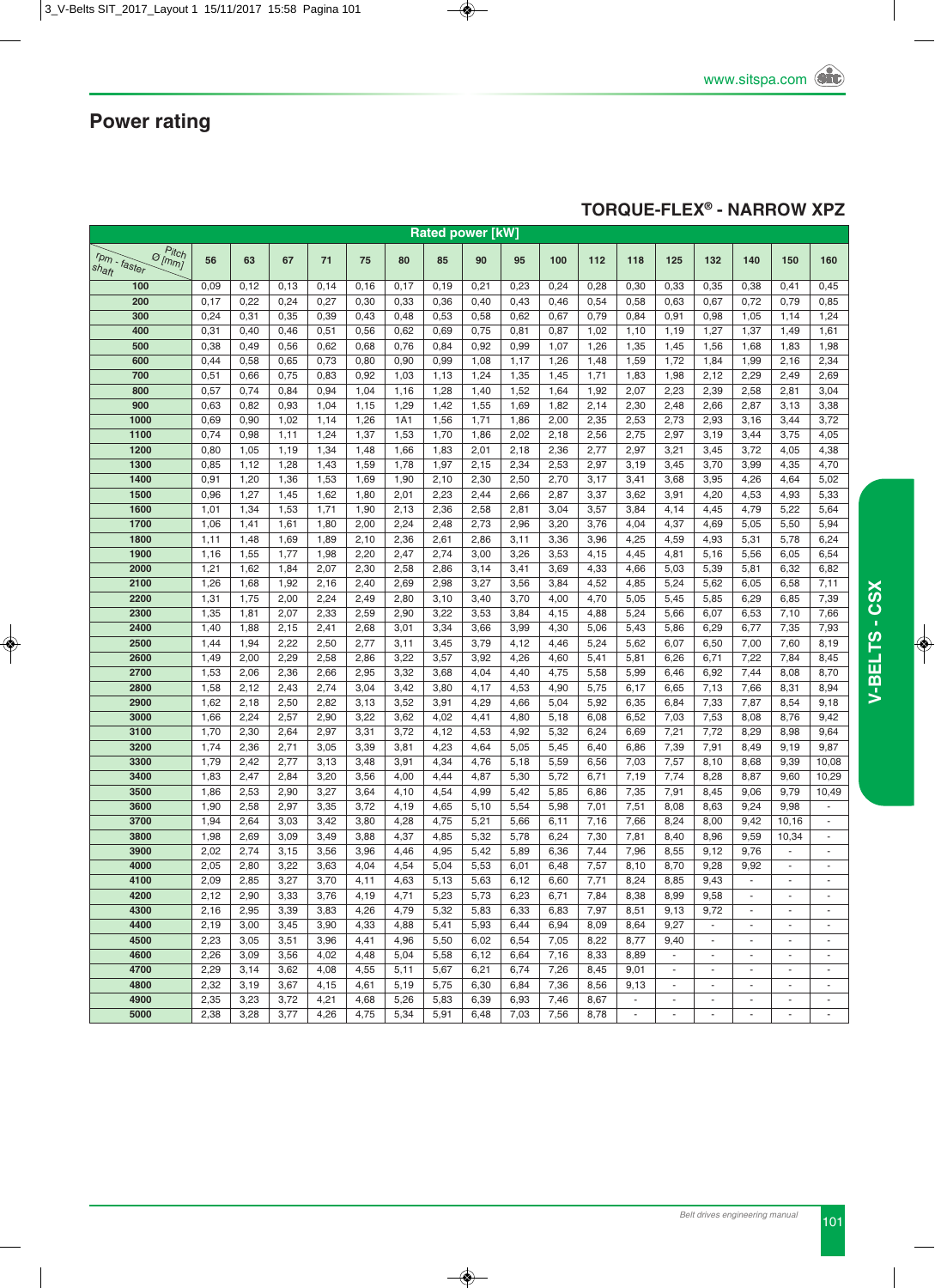| <b>Additional power [kW]</b>         |      |      |       |       |       |       |       |       |       |       |  |  |
|--------------------------------------|------|------|-------|-------|-------|-------|-------|-------|-------|-------|--|--|
|                                      | 1.00 | 1.02 | 1.06  | 1.12  | 1.19  | 1.27  | 1.39  | 1.58  | 1.95  | oltre |  |  |
| Drive ratio<br>rpm - faster<br>shaft | 1.01 | 1.05 | 1.11  | 1.18  | 1.26  | 1.38  | 1.57  | 1.94  | 3.38  | 3.39  |  |  |
| 100                                  | 0,00 | 0,00 | 0,00  | 0,01  | 0,01  | 0,01  | 0,02  | 0,01  | 0,01  | 0,02  |  |  |
| 200                                  | 0,00 | 0,00 | 0,01  | 0,01  | 0,02  | 0,02  | 0,02  | 0,03  | 0,03  | 0,03  |  |  |
| 300                                  | 0,00 | 0,00 | 0,01  | 0,02  | 0,03  | 0,03  | 0 0 4 | 0,04  | 0,05  | 0,05  |  |  |
| 400                                  | 0,00 | 0,01 | 0,01  | 0,03  | 0,03  | 0,04  | 0,05  | 0,06  | 0,06  | 0,06  |  |  |
| 500                                  | 0,00 | 0,01 | 0,02  | 0,03  | 0,04  | 0,05  | 0,06  | 0,07  | 0,08  | 0,08  |  |  |
| 600                                  | 0,00 | 0,01 | 0,02  | 0,04  | 0,05  | 0,06  | 0,08  | 0,09  | 0,09  | 0, 10 |  |  |
| 700                                  | 0,00 | 0,01 | 0,03  | 0,04  | 0,06  | 0,07  | 0,09  | 0, 10 | 0,11  | 0,12  |  |  |
| 800                                  | 0,00 | 0,01 | 0,03  | 0,05  | 0,07  | 0,09  | 0, 10 | 0,12  | 0,13  | 0,13  |  |  |
| 900                                  | 0,00 | 0,01 | 0,03  | 0,06  | 0,08  | 0, 10 | 0,12  | 0, 13 | 0,14  | 0, 15 |  |  |
| 1000                                 | 0,00 | 0,01 | 0,04  | 0,06  | 0,09  | 0,11  | 0, 13 | 0,15  | 0,16  | 0,17  |  |  |
| 1100                                 | 0,00 | 0,01 | 0,04  | 0,07  | 0,10  | 0,12  | 0,14  | 0, 16 | 0,17  | 0, 19 |  |  |
| 1200                                 | 0,00 | 0,02 | 0,04  | 0,08  | 0,11  | 0, 13 | 0, 16 | 0,18  | 0, 19 | 0,20  |  |  |
| 1300                                 | 0,00 | 0,02 | 0,05  | 0,08  | 0,12  | 0, 14 | 0,17  | 0,19  | 0,21  | 0,22  |  |  |
| 1400                                 | 0,00 | 0,02 | 0,05  | 0,09  | 0,13  | 0, 15 | 0,18  | 0,21  | 0,22  | 0,24  |  |  |
| 1500                                 | 0,00 | 0,02 | 0,06  | 0,10  | 0,14  | 0,17  | 0,20  | 0,22  | 0,24  | 0,25  |  |  |
| 1600                                 | 0,00 | 0,02 | 0,06  | 0,11  | 0,15  | 0, 18 | 0,21  | 0,24  | 0,26  | 0,27  |  |  |
| 1700                                 | 0,00 | 0,02 | 0,06  | 0,11  | 0,15  | 0, 19 | 0,22  | 0,25  | 0,27  | 0,29  |  |  |
| 1800                                 | 0,00 | 0,02 | 0,07  | 0,12  | 0, 16 | 0,20  | 0,24  | 0,27  | 0,29  | 0,31  |  |  |
| 1900                                 | 0,00 | 0,03 | 0,07  | 0, 13 | 0 17  | 0,21  | 0,25  | 0,28  | 0,31  | 0,32  |  |  |
| 2000                                 | 0,00 | 0,03 | 0,07  | 0,13  | 0,18  | 0,22  | 0,26  | 0,30  | 0,32  | 0,34  |  |  |
| 2100                                 | 0,00 | 0,03 | 0,08  | 0,14  | 0, 19 | 0,23  | 0,28  | 0,31  | 0,34  | 0,36  |  |  |
| 2200                                 | 0,00 | 0,03 | 0,08  | 0,15  | 0,20  | 0,25  | 0,29  | 0,33  | 0,35  | 0,38  |  |  |
| 2300                                 | 0,00 | 0,03 | 0,09  | 0, 15 | 0,21  | 0,26  | 0,30  | 0,34  | 0,37  | 0,39  |  |  |
| 2400                                 | 0,00 | 0,03 | 0,09  | 0, 16 | 0,22  | 0,27  | 0,32  | 0,36  | 0,39  | 041   |  |  |
| 2500                                 | 0,00 | 0,03 | 0,09  | 0,17  | 0,23  | 0,28  | 0,33  | 0,37  | 0,40  | 0,43  |  |  |
| 2600                                 | 0,00 | 0,04 | 0,10  | 0,17  | 024   | 0,29  | 0,34  | 0,39  | 0,42  | 0,45  |  |  |
| 2700                                 | 0,00 | 0,04 | 0, 10 | 0,18  | 0,25  | 0,30  | 0,36  | 0,40  | 0,44  | 0,46  |  |  |
| 2800                                 | 0,00 | 0,04 | 0,11  | 0, 19 | 0,26  | 0,31  | 0,37  | 0,42  | 0,45  | 0,48  |  |  |
| 2900                                 | 0,00 | 0,04 | 0,11  | 0,20  | 0,27  | 0,33  | 0,38  | 0,43  | 0,47  | 0,50  |  |  |
| 3000                                 | 0,00 | 0,04 | 0,11  | 0,20  | 0,28  | 0,34  | 0,40  | 0,45  | 0,49  | 0,51  |  |  |
| 3100                                 | 0,00 | 0,04 | 0,12  | 0,21  | 0,29  | 0,35  | 0,41  | 0,46  | 0,50  | 0,53  |  |  |
| 3200                                 | 0,00 | 0,04 | 0,12  | 0,22  | 0,30  | 0,36  | 0,42  | 0,48  | 0,52  | 0,55  |  |  |
| 3300                                 | 0,00 | 0,04 | 0,13  | 0,22  | 0,31  | 0,37  | 0,44  | 0,49  | 0,53  | 0,57  |  |  |
| 3400                                 | 0,00 | 0,05 | 0,13  | 0,23  | 0,31  | 0,38  | 0,45  | 0,51  | 0,55  | 0,58  |  |  |
| 3500                                 | 0,00 | 0,05 | 0,13  | 0,24  | 0,32  | 0,39  | 0,46  | 0,52  | 0,57  | 0,60  |  |  |
| 3600                                 | 0,00 | 0,05 | 0,14  | 0,24  | 0,33  | 0,41  | 0,48  | 0,54  | 0,58  | 0,62  |  |  |
| 3700                                 | 0,00 | 0,05 | 0,14  | 0,25  | 0,34  | 0,42  | 0,49  | 0,55  | 0,60  | 0,64  |  |  |
| 3800                                 | 0,00 | 0,05 | 0, 15 | 0,26  | 0,35  | 0,43  | 0,50  | 0,57  | 0,62  | 0,65  |  |  |
| 3900                                 | 0,00 | 0,05 | 0, 15 | 0,26  | 0,36  | 0,44  | 0,52  | 0,58  | 0,63  | 0,67  |  |  |
| 4000                                 | 0,00 | 0,05 | 0,15  | 0,27  | 0,37  | 0,45  | 0,53  | 0,60  | 0,65  | 0,69  |  |  |
| 4100                                 | 0,00 | 0,06 | 0, 16 | 0,28  | 0,38  | 0,46  | 0,54  | 0,61  | 0,67  | 0,71  |  |  |
| 4200                                 | 0,00 | 0,06 | 0, 16 | 0,29  | 0,39  | 0,47  | 0,56  | 0,63  | 0,68  | 0,72  |  |  |
| 4300                                 | 0,00 | 0,06 | 0,17  | 0,29  | 0,40  | 0,48  | 0,57  | 0,64  | 0,70  | 0,74  |  |  |
| 4400                                 | 0,00 | 0,06 | 0,17  | 0,30  | 0,41  | 0,50  | 0,58  | 0,66  | 0,71  | 0,76  |  |  |
| 4500                                 | 0,00 | 0,06 | 0,17  | 0,31  | 0,42  | 0,51  | 0,60  | 0,67  | 0,73  | 0,77  |  |  |
| 4600                                 | 0,00 | 0,06 | 0,18  | 0,31  | 0,43  | 0,52  | 0,61  | 0,69  | 0,75  | 0,79  |  |  |
| 4700                                 | 0,00 | 0,06 | 0,18  | 0,32  | 044   | 0,53  | 0,62  | 0,70  | 0,76  | 0,81  |  |  |
| 4800                                 | 0,00 | 0,06 | 0,19  | 0,33  | 0,45  | 0,54  | 0,64  | 0,72  | 0,78  | 0,83  |  |  |
| 4900                                 | 0,00 | 0,07 | 0,19  | 0,33  | 046   | 0,55  | 0,65  | 0,73  | 0,80  | 0,84  |  |  |
| 5000                                 | 0,00 | 0,07 | 0, 19 | 0,34  | 0,47  | 0,56  | 0,66  | 0,75  | 0,81  | 0,86  |  |  |

### **TORqUE-FLEX® - NARROW XPZ**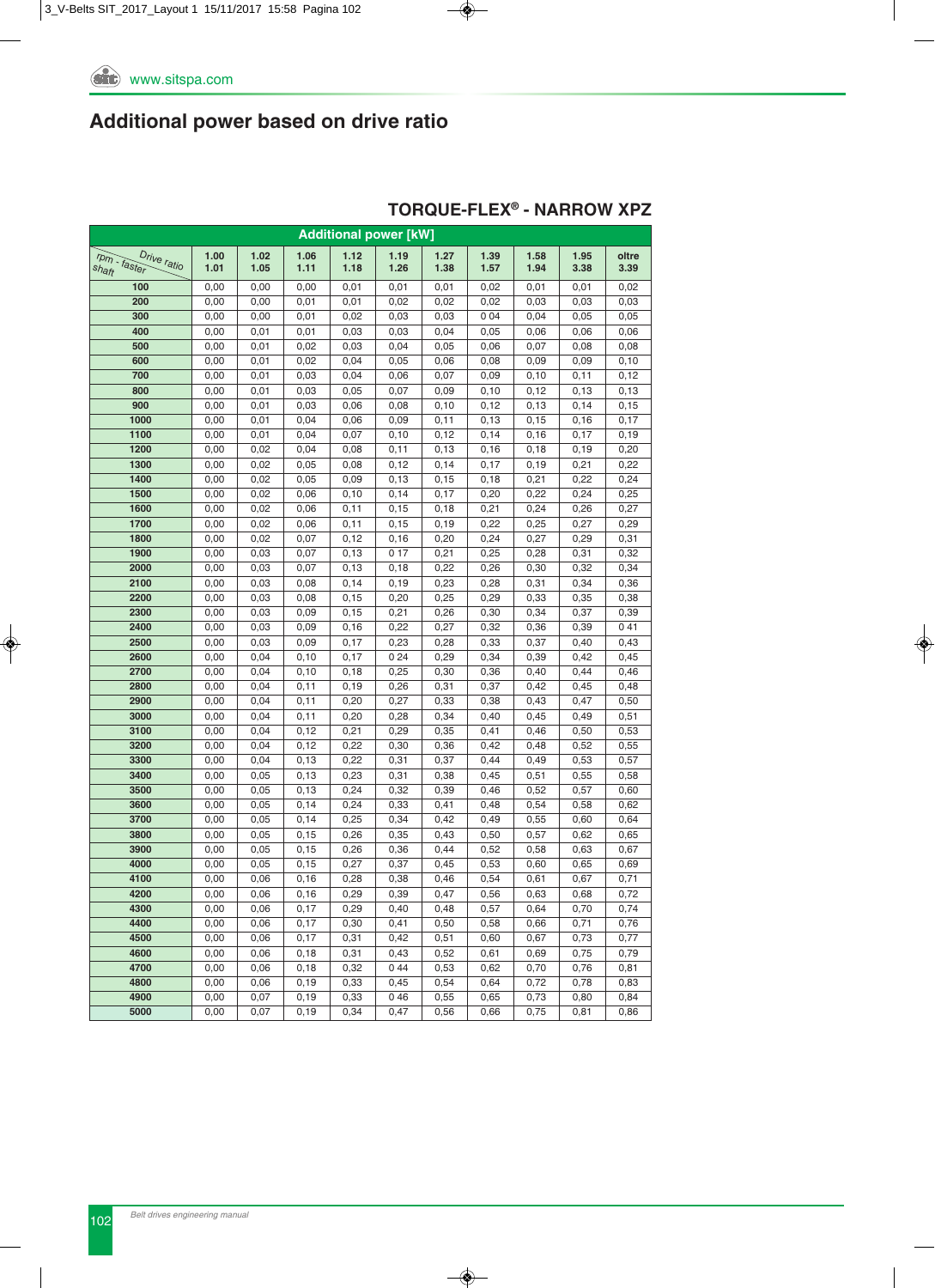### **TORqUE-FLEX® - NARROW XPA**

| <b>Rated power [kW]</b>                              |              |              |              |              |              |              |              |              |              |                 |                          |                                    |                                |                          |                                    |                                    |                                                      |                          |                                |
|------------------------------------------------------|--------------|--------------|--------------|--------------|--------------|--------------|--------------|--------------|--------------|-----------------|--------------------------|------------------------------------|--------------------------------|--------------------------|------------------------------------|------------------------------------|------------------------------------------------------|--------------------------|--------------------------------|
| <i><b>Ditch</b></i><br>[mm]<br>rpm - faster<br>shaft | 71           | 75           | 80           | 85           | 90           | 95           | 100          | 106          | 112          | 118             | 125                      | 132                                | 140                            | 150                      | 160                                | 180                                | 200                                                  | 224                      | 250                            |
| 100                                                  | 0,18         | 0,20         | 0,23         | 0,27         | 0,30         | 0,33         | 0,36         | 0,40         | 0,43         | 0,47            | 0,51                     | 0,55                               | 0,60                           | 0,66                     | 0,72                               | 0,84                               | 0,96                                                 | 1,10                     | 1,25                           |
| 200                                                  | 0,33         | 0,37         | 0,43         | 0,49         | 0,55         | 0,61         | 0,67         | 0,74         | 0,81         | 0,88            | 0,96                     | 1,05                               | 1,14                           | 1,25                     | 1,37                               | 1,60                               | 1,82                                                 | 2,09                     | 2,38                           |
| 300                                                  | 0,46         | 0,53         | 0,62         | 0,71         | 0,79         | 0,88         | 0,97         | 1,07         | 1,17         | 1,28            | 1,39                     | 1,51                               | 1,65                           | 1,82                     | 1,98                               | 2,32                               | 2,65                                                 | 3,04                     | 3,46                           |
| 400                                                  | 0,59         | 0,68         | 0,79         | 0,91         | 1,02         | 1,14         | 1,25         | 1,38         | 1,52         | 1,65            | 1,81                     | 1,96                               | 2,14                           | 2,36                     | 2,58                               | 3,02                               | 3,45                                                 | 3,96                     | 4,51                           |
| 500                                                  | 0,71         | 0,82         | 0,96         | 1,10         | 1,24         | 1,38         | 1,52         | 1,69         | 1,85         | 2,02            | 2,21                     | 2,40                               | 2,62                           | 2,89                     | 3,16                               | 3,70                               | 4,23                                                 | 4,86                     | 5,53                           |
| 600                                                  | 0,82         | 0,96         | 1,12         | 1,29         | 1,46         | 1,62         | 1,79         | 1,98         | 2,18         | 2,38            | 2,60                     | 2,83                               | 3,09                           | 3,41                     | 3,73                               | 4,36                               | 4,99                                                 | 5,73                     | 6,53                           |
| 700                                                  | 0,93         | 1,09         | 1,28         | 1,47         | 1,67         | 1,86         | 2,05         | 2,27         | 2,50         | 2,73            | 2,99                     | 3,25                               | 3,55                           | 3,92                     | 4,28                               | 5,01                               | 5,73                                                 | 6,59                     | 7,51                           |
| 800                                                  | 1,04         | 1,21         | 1,43         | 1,65         | 1,87         | 2,08         | 2,30         | 2,56         | 2,81         | 3,07            | 3,37                     | 3,66                               | 4,00                           | 4,41                     | 4,83                               | 5,65                               | 6,47                                                 | 7,43                     | 8,47                           |
| 900                                                  | 1,14         | 1,34         | 1,58         | 1,82         | 2,07         | 2,31         | 2,55         | 2,84         | 3,12         | 3,41            | 3,74                     | 4,07                               | 4,44                           | 4,90                     | 5,37                               | 6,28                               | 7,19                                                 | 8,26                     | 9,40                           |
| 1000                                                 | 1,24         | 1,46         | 1,73         | 1,99         | 2,26         | 2,53         | 2,79         | 3,11         | 3,42         | 3,74            | 4,10                     | 4,46                               | 4,87                           | 5,39                     | 5,89                               | 6,90                               | 7,89                                                 | 9,07                     | 10,32                          |
| 1100                                                 | 1,34         | 1,57         | 1,87         | 2,16         | 2,45         | 2,74         | 3,03         | 3,38         | 3,72         | 4,06            | 4,46                     | 4,85                               | 5,30                           | 5,86                     | 6,41                               | 7,51                               | 8,59                                                 | 9,86                     | 11,22                          |
| 1200                                                 | 1,43         | 1,69         | 2,01         | 2,32         | 2,64         | 2,95         | 3,27         | 3,64         | 4,01         | 4,38            | 4,81                     | 5,24                               | 5,72                           | 6,33                     | 6,92                               | 8,10                               | 9,27                                                 | 10,64                    | 12,09                          |
| 1300                                                 | 1,52         | 1,80         | 2,14         | 2,48         | 2,82         | 3,16         | 3,50         | 3,90         | 4,30         | 4,70            | 5,16                     | 5,62                               | 6,14                           | 6,78                     | 7,43                               | 8,69                               | 9,94                                                 | 11,40                    | 12,95                          |
| 1400<br>1500                                         | 1,61<br>1,70 | 1,91<br>2,02 | 2,28<br>2,41 | 2,64<br>2,80 | 3,01<br>3,18 | 3,37<br>3,57 | 3,73<br>3,95 | 4,16<br>4,41 | 4,58<br>4,86 | 5,01<br>5,32    | 5,50<br>5,84             | 5,99<br>6,36                       | 6,55<br>6,95                   | 7,24<br>7,68             | 7,92<br>8,41                       | 927<br>9,83                        | 10,59<br>11,23                                       | 12,15<br>12,88           | 13,79<br>14,60                 |
| 1600                                                 | 1,79         | 2,12         | 2,54         | 2,95         | 3,36         | 3,77         | 4,17         | 4,66         | 5,14         | 5,62            | 6,17                     | 6,72                               | 7,35                           | 8,12                     | 8,88                               | 10,39                              | 11,86                                                | 13,59                    | 15,40                          |
| 1700                                                 | 1,87         | 2,22         | 2,66         | 3,10         | 3,53         | 3,96         | 4,39         | 4,90         | 5,41         | 5,91            | 6,50                     | 7,08                               | 7,74                           | 8,55                     | 9,36                               | 10,94                              | 12,48                                                | 14,28                    | 16,17                          |
| 1800                                                 | 1,95         | 2,32         | 2,78         | 3,24         | 3,70         | 4,15         | 4,60         | 5,14         | 5,68         | 6,21            | 6,82                     | 7.4,3                              | 8,12                           | 8,97                     | 9,82                               | 11,47                              | 13,09                                                | 14,96                    | 16,92                          |
| 1900                                                 | 2,03         | 2,42         | 2,91         | 3,39         | 3,87         | 4,34         | 4,82         | 5,38         | 5,94         | 6,50            | 7,14                     | 7,78                               | 8,50                           | 9,39                     | 10,27                              | 1200.                              | 13,67                                                | 15,62                    | 17,64                          |
| 2000                                                 | 2,11         | 2,52         | 3,03         | 3,53         | 4,03         | 4,53         | 5,02         | 5,61         | 6,20         | 6,78            | 7,45                     | 8,12                               | 8,87                           | 9,80                     | 10,72                              | 12,51                              | 14,25                                                | 16,26                    | 18,34                          |
| 2100                                                 | 2,18         | 2,61         | 3,14         | 3,67         | 4,19         | 4,71         | 5,23         | 5,84         | 5,45         | 7,06            | 7,76                     | 8,45                               | 9,24                           | 10,20                    | 11,15                              | 13,01                              | 14,81                                                | 16,88                    | 19,01                          |
| 2200                                                 | 2,26         | 2,70         | 3,26         | 3,81         | 4,35         | 4,89         | 5,43         | 6,07         | 6,71         | 7,34            | 8,06                     | 8,78                               | 9,60                           | 10,60                    | 11,58                              | 13,51                              | 15,36                                                | 17,48                    | 19,66                          |
| 2300                                                 | 2,33         | 2,80         | 3,37         | 3,94         | 4,51         | 5,07         | 5,63         | 6,29         | 6,95         | 7,61            | 8,36                     | 9,11                               | 9,95                           | 10,98                    | 12,00                              | 13,99                              | 15,89                                                | 18,06                    | $\bar{\phantom{a}}$            |
| 2400                                                 | 2,40         | 2,88         | 3.4.8        | 4,07         | 4,66         | 5,25         | 5,83         | 6,51         | 7,20         | 7,87            | 8,65                     | 9,42                               | 10,29                          | 11,36                    | 12,41                              | 14,45                              | 16,40                                                | 18,62                    | ÷,                             |
| 2500                                                 | 2,47         | 2,97         | 3,59         | 4,20         | 4,81         | 5,42         | 6,02         | 6,73         | 7,44         | 8,14            | 8,94                     | 9,74                               | 10,63                          | 11,74                    | 12,82                              | 14,91                              | 16,90                                                | 19,16                    | ÷,                             |
| 2600                                                 | 2,54         | 3,06         | 3,70         | 4,33         | 4,96         | 5,59         | 6,21         | 6,94         | 7,67         | 8,39            | 9,22                     | 10,04                              | 10,97                          | 12,10                    | 13,21                              | 15,35                              | 17,39                                                |                          | ÷,                             |
| 2700                                                 | 2,61         | 3,14         | 3,80         | 4,46         | 5,11         | 5,75         | 6,39         | 7,15         | 7,90         | 8,65            | 9,50                     | 10,34                              | 11,29                          | 12,46                    | 13,59                              | 15,78                              | 17,89                                                | $\blacksquare$           | $\blacksquare$                 |
| 2800                                                 | 2,67         | 3,22         | 3,90         | 4,58         | 5,25         | 5,92         | 6,58         | 7,36         | 8,13         | 8,89            | 9,77                     | 10,64                              | 11,61                          | 12,80                    | 13,97                              | 16,20                              | 18,30                                                |                          | $\blacksquare$                 |
| 2900                                                 | 2,73         | 3,30         | 4,01         | 4,70         | 5,39         | 6,08         | 6,76         | 7,56         | 8,35         | 9,14            | 10,04                    | 10,93                              | 11,93                          | 13,14                    | 14,33                              | 16,60                              | ÷.                                                   | $\sim$                   | $\overline{\phantom{a}}$       |
| 3000                                                 | 2,80         | 3,38         | 4,10         | 4,82         | 5,53         | 6,24         | 6,93         | 7,76         | 8,57         | 9,38            | 10,30                    | 11,21                              | 12,23                          | 13,47                    | 14,68                              | 16,99                              | $\overline{\phantom{a}}$                             | $\overline{\phantom{a}}$ | ÷,                             |
| 3100                                                 | 2,85         | 3,46         | 4,20         | 4,94         | 5,67         | 6,39         | 7,11         | 7,95         | 8,79         | 9,61            | 10,56                    | 11,49                              | 12,53                          | 13,80                    | 15,03                              | 17,37                              | $\omega$                                             | $\blacksquare$           | $\blacksquare$                 |
| 3200                                                 | 2,91         | 3,53         | 4,30         | 5,05         | 5,80         | 6,54         | 7,28         | 8,14         | 9,00         | 9,84            | 10,81                    | 11,76                              | 12,82                          | 14, 11                   | 15,36                              | $\overline{\phantom{a}}$           |                                                      | $\sim$                   | ÷,                             |
| 3300                                                 | 2,97         | 3,60         | 4,39         | 5,17         | 5,93         | 6,69         | 7,44         | 8,33         | 9,21         | 10,07           | 11,05                    | 1202.                              | 13,10                          | 14,41                    | 15,68                              | $\sim$                             |                                                      | $\sim$                   | $\sim$                         |
| 3400                                                 | 3,02         | 3,68         | 4,48         | 5,28         | 6,06         | 6,84         | 7,61         | 8,51         | 9,41         | 10,29           | 11,29                    | 12,28                              | 13,38                          | 14,71                    | 15,99                              | $\overline{\phantom{a}}$           |                                                      |                          | $\overline{\phantom{a}}$       |
| 3500                                                 | 3,08         | 3,74         | 4,57         | 5,38         | 6,19         | 6,98         | 7,77         | 8,69         | 9,61         | 10,50           | 11,53                    | 12-53                              | 13,64                          | 14,99                    | 16,29                              | $\blacksquare$                     | $\blacksquare$                                       | $\blacksquare$           | $\overline{\phantom{a}}$       |
| 3600                                                 | 3,13         | 3,81         | 4,66         | 5,49         | 6,31         | 7,12         | 7,92         | 8,87         | 9,80         | 10,71           | 11,75                    | 12,77                              | 13,90                          | 15,27                    |                                    | ä,                                 |                                                      |                          | $\overline{\phantom{a}}$       |
| 3700                                                 | 3,18         | 3,88         | 4,74         | 5,59         | 6,43         | 7,26         | 8,08         | 9,04         | 9,99         | 10,92           | 11,95                    | 13,01                              | 14,16                          | 15,54                    | ä,                                 | ä,                                 |                                                      | $\sim$                   | ä,                             |
| 3800                                                 | 3,23         | 3,94         | 4,82         | 5,69         | 6,55         | 7,39         | 8,23         | 9,21         | 10,17        | 11,11           | 12,19                    | 13,24                              | 14,40                          | 15,79                    | $\blacksquare$                     | $\sim$                             |                                                      |                          | ÷,                             |
| 3900                                                 | 3,28         | 4,00         | 4,90         | 5,79         | 6,66         | 7,52         | 8,37         | 9,37         | 10,35        | 11,31           | 12,40                    | 13,46                              | 14,63                          |                          |                                    |                                    |                                                      |                          | ÷,                             |
| 4000                                                 | 3,32         | 4,06         | 4,98         | 5,89         | 6,78         | 7,65         | 8,51         | 9,53         | 10,52        | 11,50           | 12,60 13,67              |                                    | 14,86                          |                          |                                    |                                    |                                                      |                          |                                |
| 4100                                                 | 3,37         | 4,12         | 5,06         | 5,98         | 6,89         | 7,78         | 8,65         | 9,69         | 10,69        | 11,68           | 12,80                    | 13,88                              |                                |                          |                                    |                                    |                                                      |                          |                                |
| 4200                                                 | 3,41         | 4,18         | 5,13         | 6,07         | 6,99         | 7,90         | 8,79         | 9,84         | 10,86        | 11,86           | 12,99                    | 14,08                              | $\sim$                         | $\overline{\phantom{a}}$ | $\overline{\phantom{a}}$           | $\blacksquare$                     | $\overline{\phantom{a}}$                             | $\overline{\phantom{a}}$ | $\overline{\phantom{a}}$       |
| 4300                                                 | 3,45         | 4,24         | 5,20         | 6,16         | 7,10         | 8,02         | 8,92         | 9,98         | 11,02        | 1203.           | 13,17                    | 14,27                              | $\blacksquare$                 |                          | $\overline{\phantom{a}}$           | $\blacksquare$                     |                                                      | $\overline{\phantom{a}}$ | $\blacksquare$                 |
| 4400                                                 | 3,49         | 4,29         | 5,27         | 6,24         | 7,20         | 8,13         | 9,05         | 10,12        | 11,17 12,19  |                 | 13,35                    | $\sim$                             | $\sim$                         |                          | $\overline{\phantom{a}}$           | $\blacksquare$                     | $\overline{\phantom{a}}$                             |                          | $\sim$                         |
| 4500                                                 | 3,53         | 4,34         | 5,34         | 6,33         | 7,29         | 8,24         | 9,17         | 10,26        | 11,32        | 12,35           | 13,52                    | $\overline{\phantom{a}}$           | $\overline{\phantom{a}}$       |                          |                                    |                                    |                                                      |                          |                                |
| 4600                                                 | 3,56         | 4,39         | 5,41         | 6,41         | 7,39         | 8,35         | 9,29         | 10,40        | 11,47 12,51  |                 | $\sim$                   | $\sim$                             | $\blacksquare$                 | $\overline{\phantom{a}}$ | $\blacksquare$                     | $\overline{\phantom{a}}$           | $\sim$                                               | $\overline{\phantom{a}}$ | $\blacksquare$                 |
| 4700                                                 | 3,59         | 4,44         | 5,47         | 6,49         | 7,48         | 8,46         | 9,41         | 10,52        | 11,61        | 12,65           | $\overline{\phantom{a}}$ | $\overline{\phantom{a}}$           | $\overline{\phantom{a}}$       |                          | $\overline{\phantom{a}}$           | $\blacksquare$                     | $\overline{\phantom{a}}$                             | $\sim$                   | $\overline{\phantom{a}}$       |
| 4800                                                 | 3,63         | 4,48         | 5,53         | 6,56         | 7,57         | 8,56         | 9,52         | 10,65        | 11,74        | 12,80<br>$\sim$ | $\sim$<br>$\sim$         | $\overline{\phantom{a}}$<br>$\sim$ | $\overline{\phantom{a}}$<br>÷. |                          | $\overline{\phantom{a}}$<br>$\sim$ | $\overline{\phantom{a}}$<br>$\sim$ | $\overline{\phantom{a}}$<br>$\overline{\phantom{a}}$ |                          | $\overline{\phantom{a}}$<br>÷. |
| 4900                                                 | 3,66         | 4,53         | 5,59         | 6,63         | 7,66         | 8,65         | 9,63         | 10,77        | 11,87        |                 |                          |                                    | $\blacksquare$                 |                          |                                    |                                    |                                                      | $\sim$                   | $\blacksquare$                 |
| 5000                                                 | 3,69         | 4,57         | 5,65         | 6,70         | 7,74         | 8,75         | 9,73         | 10,88        | 11,99        | $\omega$        | $\overline{\phantom{a}}$ | $\overline{\phantom{a}}$           |                                | $\overline{\phantom{a}}$ | $\overline{\phantom{a}}$           | $\overline{\phantom{a}}$           | $\blacksquare$                                       |                          |                                |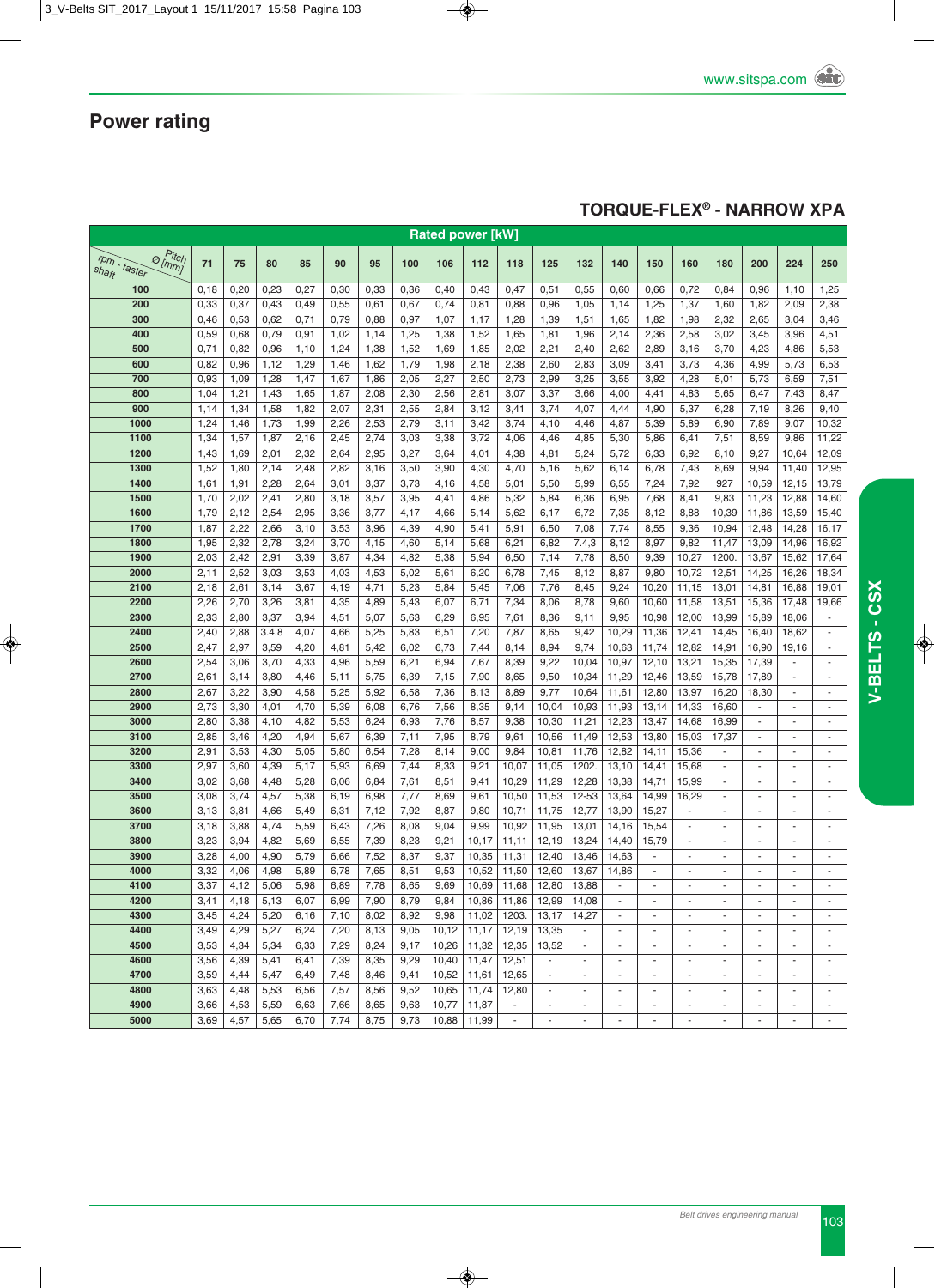|                          | <b>Additional power [kW]</b> |              |              |              |              |              |              |             |              |              |  |  |  |
|--------------------------|------------------------------|--------------|--------------|--------------|--------------|--------------|--------------|-------------|--------------|--------------|--|--|--|
| Drive ratio              | 1.00                         | 1.02         | 1.06         | 1.12         | 1.19         | 1.27         | 1.39         | 1.58        | 1.95         | oltre        |  |  |  |
| $r$ pm - faster<br>shaft | 1.01                         | 1.05         | 1.11         | 1.18         | 1.26         | 1.38         | 1.57         | 1.94        | 3.38         | 3.39         |  |  |  |
| 100                      | 0,00                         | 0,00         | 0,01         | 0,02         | 0,02         | 0,03         | 0,03         | 0,04        | 0,04         | 0,04         |  |  |  |
| 200                      | 0,00                         | 0,01         | 0,02         | 0,03         | 0,04         | 0,05         | 0,06         | 0,07        | 0,08         | 0,08         |  |  |  |
| 300                      | 0,00                         | 0,01         | 0,03         | 0,05         | 0,07         | 0,08         | 0, 10        | 0,11        | 0,12         | 0,13         |  |  |  |
| 400                      | 0,00                         | 0,01         | 0,04         | 0,07         | 0,09         | 0,11         | 0, 13        | 0, 15       | 0,16         | 0,17         |  |  |  |
| 500                      | 0,00                         | 0,02         | 0,05         | 0,08         | 0,11         | 0,14         | 0, 16        | 0,18        | 0,20         | 0,21         |  |  |  |
| 600                      | 0,00                         | 0,02         | 0,06         | 0,10         | 0,14         | 0,17         | 0,20         | 0,22        | 0,24         | 0,26         |  |  |  |
| 700                      | 0,00                         | 0,02         | 0,07         | 0,12         | 0,16         | 0,20         | 0,23         | 0,26        | 0,28         | 0,30         |  |  |  |
| 800                      | 0,00                         | 0,03         | 0,08         | 013          | 0,18         | 0,22         | 0,26         | 0,30        | 0 32         | 0,34         |  |  |  |
| 900                      | 0,00                         | 0,03         | 009          | 015          | 0,21         | 0,25         | 0,30         | 033         | 0,37         | 0,39         |  |  |  |
| 1000                     | 0,00                         | 0,03         | 0, 10        | 017          | 0,23         | 0,28         | 0,33         | 0,37        | 0,41         | 0,43         |  |  |  |
| 1100                     | 0,00                         | 0,04         | 011          | 019          | 0,25         | 0,31         | 0,36         | 0,41        | 045          | 0,47         |  |  |  |
| 1200                     | 0,00                         | 0,04         | 0,12         | 0,20         | 0,28         | 0,34         | 0,40         | 045         | 0,49         | 052          |  |  |  |
| 1300                     | 0,00                         | 0,04         | 0, 13        | 0,22         | 0,30         | 0,37         | 0,43         | 0,49        | 0,53         | 056          |  |  |  |
| 1400                     | 0,00                         | 0,05         | 0,14         | 0,24         | 0,33         | 0,40         | 0,46         | 0,52        | 0,57         | 0,60         |  |  |  |
| 1500                     | 0,00                         | 0,05         | 0, 15        | 0,26         | 0,35         | 0,42         | 0,50         | 0,56        | 0,61         | 0,65         |  |  |  |
| 1600                     | 0,00                         | 0,06         | 0, 16        | 0,27         | 0,37         | 0,45         | 0,53         | 0,60        | 0,65         | 0,69         |  |  |  |
| 1700                     | 0,00                         | 0,06         | 0,17         | 0,29         | 0,40         | 0,48         | 0,57         | 0,64        | 0,69         | 074          |  |  |  |
| 1800                     | 0,00                         | 0,06         | 0, 18        | 0,31         | 0,42         | 0,51         | 0,60         | 0,67        | 0,74         | 0,78         |  |  |  |
| 1900                     | 0,00                         | 0,07         | 0,19         | 0,32         | 0,44         | 0,54         | 0,63         | 0,71        | 078          | 0,82         |  |  |  |
| 2000                     | 0,00                         | 0,07         | 0,20         | 0,34         | 0,47         | 0,57         | 0,67         | 0,75        | 0,82         | 0,87         |  |  |  |
| 2100                     | 0,00                         | 0,07         | 0,21         | 0,36         | 0,49         | 0,60         | 0,70         | 0,79        | 0,86         | 0,91         |  |  |  |
| 2200                     | 0,00                         | 0,08         | 0,22         | 0,38         | 0,51         | 0,63         | 0,73         | 0,83        | 0 9 0        | 0,95         |  |  |  |
| 2300                     | 0,00                         | 0,08         | 0,23         | 0,39         | 0,54         | 0,65         | 0,77         | 0,86        | 0,94         | 1,00         |  |  |  |
| 2400                     | 0,00                         | 0,08         | 0,24         | 0,41         | 0,56         | 0,68         | 0,80         | 0,90        | 0,98         | 1,04         |  |  |  |
| 2500                     | 0,00                         | 0,09         | 0,25         | 0,43         | 0,59         | 0,71         | 0,83         | 0,94        | 1,02         | 1,08         |  |  |  |
| 2600<br>2700             | 0,00<br>0,00                 | 0,09<br>0,09 | 0,26<br>0,27 | 0,45<br>0,46 | 0,61<br>0,63 | 0,74<br>0,77 | 0,87<br>0,90 | 098<br>1,01 | 1,06<br>1,11 | 1,13<br>1,17 |  |  |  |
| 2800                     | 0,00                         | 0, 10        | 0,28         | 0,48         | 0,66         | 0,80         | 0,93         | 1,05        | 1,15         | 1,21         |  |  |  |
| 2900                     | 0,00                         | 0, 10        | 0,29         | 0,50         | 0,68         | 0,83         | 0,97         | 1,09        | 1,19         | 1,26         |  |  |  |
| 3000                     | 0,00                         | 0, 10        | 0,30         | 0,52         | 0,70         | 0,85         | 1,00         | 1,13        | 1,23         | 1,30         |  |  |  |
| 3100                     | 0,00                         | 0,11         | 0,31         | 0,53         | 0,73         | 0,88         | 1,03         | 1,17        | 1,27         | 1,35         |  |  |  |
| 3200                     | 0,00                         | 0,11         | 0,32         | 0,55         | 0,75         | 0,91         | 1,07         | 1,20        | 1,31         | 1,39         |  |  |  |
| 3300                     | 0,00                         | 0,12         | 0,33         | 0,57         | 0,77         | 0,94         | 1,10         | 1,24        | 1,35         | 1,43         |  |  |  |
| 3400                     | 0,00                         | 0,12         | 0,34         | 0,59         | 0,80         | 0,97         | 1,14         | 1,28        | 1,39         | 1,48         |  |  |  |
| 3500                     | 0,00                         | 0,12         | 0,35         | 0,60         | 0,82         | 1,00         | 1,17         | 1,32        | 1,43         | 1,52         |  |  |  |
| 3600                     | 0,00                         | 0, 13        | 0,36         | 062          | 0,85         | 1,03         | 1,20         | 1,35        | 1,48         | 1,56         |  |  |  |
| 3700                     | 0,00                         | 0, 13        | 0,37         | 0,64         | 0,87         | 1,05         | 1,24         | 1,39        | 1,52         | 1,61         |  |  |  |
| 3800                     | 0,00                         | 013          | 0,38         | 0,65         | 0,89         | 1,08         | 1,27         | 1,43        | 1,56         | 1,65         |  |  |  |
| 3900                     | 0,00                         | 0,14         | 0,39         | 0,67         | 0,92         | 1,11         | 1,30         | 1,47        | 1,60         | 1,69         |  |  |  |
| 4000                     | 0,00                         | 0,14         | 0,40         | 0,69         | 0,94         | 1,14         | 1,34         | 1,51        | 1,64         | 1,74         |  |  |  |
| 4100                     | 0,00                         | 0,14         | 0,41         | 0,71         | 0,96         | 1,17         | 1,37         | 1,54        | 1,68         | 1,78         |  |  |  |
| 4200                     | 0,00                         | 0, 15        | 0,42         | 0,72         | 0,99         | 1,20         | 1,40         | 1,58        | 1,72         | 1,82         |  |  |  |
| 4300                     | 0,00                         | 0, 15        | 0,43         | 0,14         | 1,01         | 1,23         | 1,44         | 1,62        | 1,76         | 1,87         |  |  |  |
| 4400                     | 0,00                         | 0, 16        | 0,44         | 0,76         | 1,03         | 1,26         | 1,47         | 1,66        | 1,80         | 1,91         |  |  |  |
| 4500                     | 0,00                         | 0, 16        | 0,45         | 0,78         | 1,06         | 1,28         | 1,50         | 1,69        | 1,85         | 1,96         |  |  |  |
| 4600                     | 0,00                         | 0, 16        | 0,46         | 0,79         | 1,08         | 1,31         | 1,54         | 1,73        | 1,89         | 2,00         |  |  |  |
| 4700                     | 0,00                         | 0,17         | 0,47         | 0,81         | 1,11         | 1,34         | 1,57         | 1,77        | 1,93         | 2,04         |  |  |  |
| 4800                     | 0,00                         | 0,17         | 0,48         | 0,83         | 1,13         | 1,37         | 1,61         | 1,81        | 1,97         | 2,09         |  |  |  |
| 4900                     | 0,00                         | 0 17         | 049          | 0,85         | 1,15         | 1,40         | 1,64         | 1,84        | 2,01         | 2,13         |  |  |  |
| 5000                     | 0,00                         | 0, 18        | 0,50         | 0,86         | 1,18         | 1,43         | 1,67         | 1,88        | 2,05         | 2,17         |  |  |  |

### **TORqUE-FLEX® - NARROW XPA**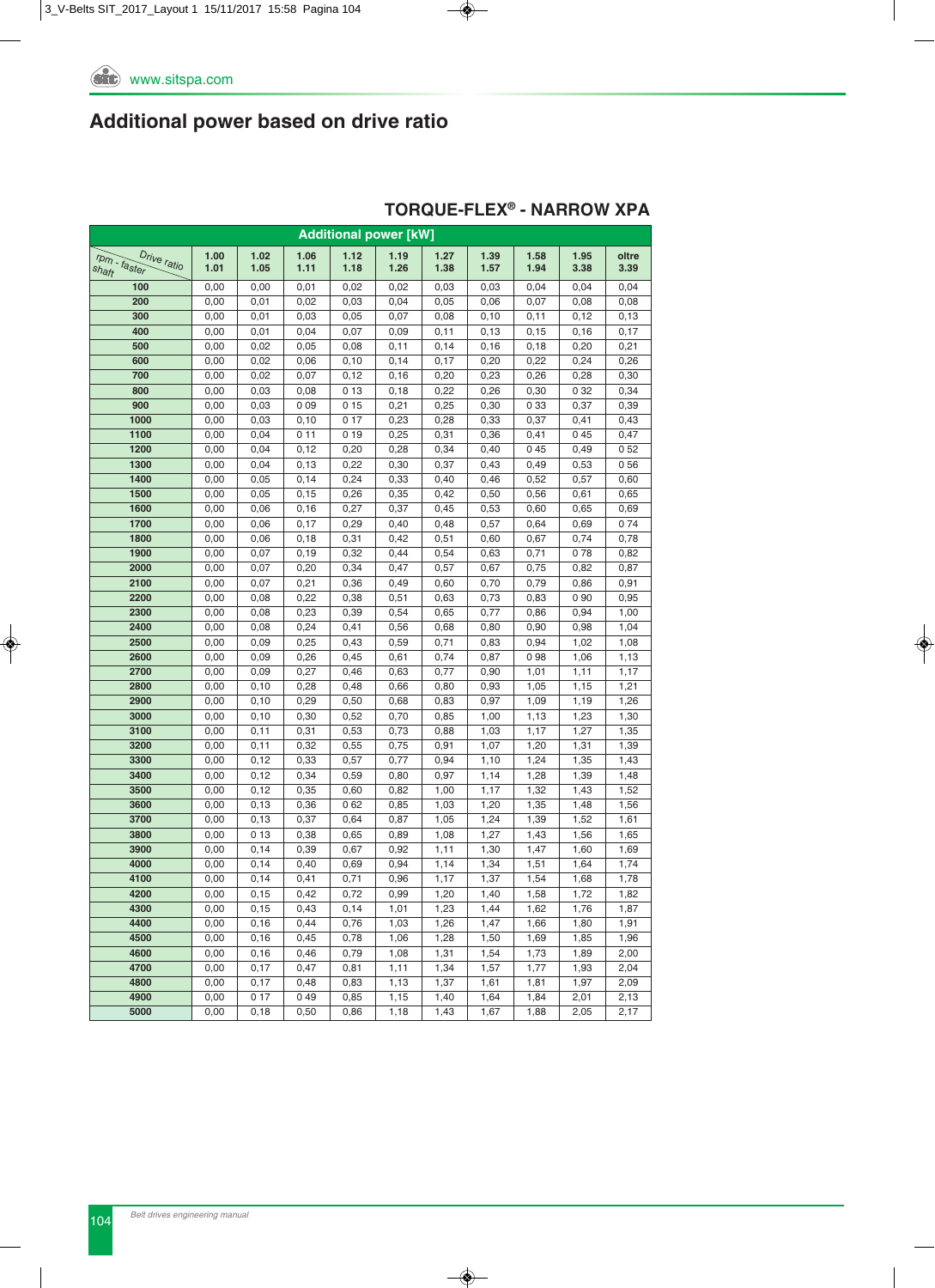### **TORqUE-FLEX® - NARROW XPB**

| <b>Rated power [kW]</b>                        |                |                          |                          |                                                      |                                                      |                                    |                                                      |                                                      |                                                      |                                           |                               |                               |                                                      |                                |                                                      |                                    |                                                      |                               |
|------------------------------------------------|----------------|--------------------------|--------------------------|------------------------------------------------------|------------------------------------------------------|------------------------------------|------------------------------------------------------|------------------------------------------------------|------------------------------------------------------|-------------------------------------------|-------------------------------|-------------------------------|------------------------------------------------------|--------------------------------|------------------------------------------------------|------------------------------------|------------------------------------------------------|-------------------------------|
| Pitch                                          |                |                          |                          |                                                      |                                                      |                                    |                                                      |                                                      |                                                      |                                           |                               |                               |                                                      |                                |                                                      |                                    |                                                      |                               |
| $\mathcal{O}(m m)$<br>$r$ pm - faster<br>shaft | 112            | 118                      | 125                      | 132                                                  | 140                                                  | 150                                | 160                                                  | 170                                                  | 180                                                  | 190                                       | 200                           | 212                           | 224                                                  | 236                            | 250                                                  | 280                                | 315                                                  | 355                           |
| 100                                            | 0,55           | 0,61                     | 0,68                     | 0,74                                                 | 0,82                                                 | 0,91                               | 1,01                                                 | 1,10                                                 | 1,19                                                 | 1,29                                      | 1,38                          | 1,49                          | 1,60                                                 | 1,71                           | 1,84                                                 | 2,11                               | 2,43                                                 | 2,79                          |
| 200                                            | 1,02           | 1,13                     | 1,26                     | 1,39                                                 | 1,53                                                 | 1,71                               | 1,90                                                 | 2,08                                                 | 2,25                                                 | 2,43                                      | 2,61                          | 2,82                          | 3,04                                                 | 3,25                           | 3,49                                                 | 4,02                               | 4,62                                                 | 5,31                          |
| 300                                            | 1,46           | 1,62                     | 1,81                     | 2,00                                                 | 2,21                                                 | 2,47                               | 2,74                                                 | 3,00                                                 | 3,26                                                 | 3,52                                      | 3,78                          | 4,09                          | 4,40                                                 | 4,71                           | 5,07                                                 | 5,83                               | 6,71                                                 | 7,71                          |
| 400                                            | 1,88           | 2,09                     | 2,33                     | 2,58                                                 | 2,86                                                 | 3,20                               | 3,55                                                 | 3,89                                                 | 4,23                                                 | 4,57                                      | 4,91                          | 5,32                          | 5,72                                                 | 6,13                           | 6,59                                                 | 7,59                               | 8,74                                                 | 10,04                         |
| 500                                            | 2,28           | 2,54                     | 2,84                     | 3,14                                                 | 3,48                                                 | 3,91                               | 4,33                                                 | 4,76                                                 | 5,18                                                 | 5,60                                      | 6,01                          | 6,51                          | 7,01                                                 | 7,50                           | 8,08                                                 | 9,30                               | 10,71                                                | 12,30                         |
| 600                                            | 2,66           | 2,97                     | 3,33                     | 3,69                                                 | 4,09                                                 | 4,60                               | 5,10                                                 | 5,60                                                 | 6, 10                                                | 6,60                                      | 7,09                          | 7,68                          | 8,27                                                 | 8,85                           | 9,53                                                 | 10,97                              | 12,63                                                | 14,50                         |
| 700                                            | 3,04           | 3,39                     | 3,81                     | 4,22                                                 | 4,69                                                 | 5,27                               | 5,85                                                 | 6,43                                                 | 7,00                                                 | 7,57                                      | 8,14                          | 8,82                          | 9,49                                                 | 10,16                          | 10,94                                                | 12,60                              | 14,50                                                | 16,64                         |
| 800                                            | 3,41           | 3,81                     | 4,28                     | 4,74                                                 | 5,27                                                 | 5,93                               | 6,58                                                 | 7,24                                                 | 7,88                                                 | 8,53                                      | 9,17                          | 9,94                          | 10,70                                                | 11,45                          | 12,33                                                | 14,19                              | 16,32                                                | 18,72                         |
| 900                                            | 3,76           | 4,21                     | 4,73                     | 5,25                                                 | 5,84                                                 | 6,58                               | 7,30                                                 | 8,03                                                 | 8,75                                                 | 9,47                                      | 10,18                         | 11,03                         | 11,87                                                | 12,71                          | 13,69                                                | 15,74                              | 18,10                                                | 20,74                         |
| 1000                                           | 4,11           | 4,61                     | 5,18                     | 5,75                                                 | 6,40                                                 | 7,21                               | 8,01                                                 | 8,81                                                 | 9,60                                                 | 10,39                                     | 11,17                         | 12,10                         | 13,03                                                | 13,95                          | 15,01                                                | 17,26                              | 19,83                                                | 22,69                         |
| 1100                                           | 4,45           | 4,99                     | 5,62                     | 6,24                                                 | 6,95                                                 | 7,83                               | 8,70                                                 | 9,57                                                 | 10,43                                                | 11,29                                     | 12,14                         | 13,15                         | 14,16                                                | 15,16                          | 16,31                                                | 18,74                              | 21,51                                                | 24,59                         |
| 1200                                           | 4,79           | 5,37                     | 6,05                     | 6,72                                                 | 7,49                                                 | 8,44                               | 9,38                                                 | 10,32                                                | 11,25                                                | 12,18                                     | 13,09                         | 14,18                         | 15,27                                                | 16,34                          | 17,58                                                | 20,18                              | 23,14                                                | 26,41                         |
| 1300                                           | 5,11           | 5,74                     | 6,47                     | 7,20                                                 | 8,02                                                 | 9,04                               | 10,05                                                | 11,06                                                | 12,06                                                | 13,05                                     | 14,03                         | 15,19                         | 16,35                                                | 17,49                          | 18,81                                                | 21,59                              | 24,72                                                | 28,17                         |
| 1400                                           | 5,44           | 6,11                     | 6,89                     | 7,66                                                 | 8,54                                                 | 9,63                               | 10,71                                                | 11,78                                                | 12,84                                                | 13,90                                     | 14,94                         | 16,18                         | 17,41                                                | 18,62                          | 20,02                                                | 22,95                              | 26,25                                                | 29,85                         |
| 1500                                           | 5,75           | 6,46                     | 7,29                     | 8,12                                                 | 9,05                                                 | 10,21                              | 11,35                                                | 12,49                                                | 13,62                                                | 14,73                                     | 15,84                         | 17,15                         | 18,44                                                | 19,72                          | 21,20                                                | 24,27                              | 27,72                                                |                               |
| 1600                                           | 6,06           | 6,81                     | 7,69                     | 8,56                                                 | 9,55                                                 | 10,77                              | 11,99                                                | 13,19                                                | 14,37                                                | 15,55                                     | 16,71                         | 18,09                         | 19,45                                                | 20,80                          | 22,34                                                | 25,55                              | 29,13                                                | $\blacksquare$                |
| 1700                                           | 6,36           | 7,16                     | 8,08                     | 9,00                                                 | 10,04                                                | 11,33                              | 12,61                                                | 13,87                                                | 15,12                                                | 16,35                                     | 17,57                         | 19,02                         | 20,44                                                | 21,84                          | 23,45                                                | 26,78                              | 30,48                                                | ÷,                            |
| 1800                                           | 6,66           | 7,50                     | 8,47                     | 9,43                                                 | 10,53                                                | 11,88                              | 13,22                                                | 14,54                                                | 15,84                                                | 17,13                                     | 18,41                         | 19,91                         | 21,40                                                | 27,85                          | 24,52                                                | 27,97                              | 31,77                                                | ÷,                            |
| 1900                                           | 6,95           | 7,83                     | 8,84                     | 9,85                                                 | 11,00                                                | 12,41                              | 13,81                                                | 15,19                                                | 16,55                                                | 17,90                                     | 19,22                         | 20,79                         | 22,33                                                | 23,84                          | 25,56                                                | 29,11                              |                                                      | ÷,                            |
| 2000                                           | 7,23           | 8,15                     | 9,21                     | 10,27                                                | 11,46                                                | 12,94                              | 14,40                                                | 15,83                                                | 17,25                                                | 18,64                                     | 20,02                         | 21,64                         | 23,23                                                | 24,74                          | 26,56                                                | 30,20                              | ÷.                                                   | ÷.                            |
| 2100                                           | 7,51           | 8,47                     | 9,58                     | 10,68                                                | 11,92                                                | 13,45                              | 14,97                                                | 16,46                                                | 17,93                                                | 19,37                                     | 20,79                         | 22,47                         | 24,11                                                | 25,71                          | 27,53                                                |                                    | $\blacksquare$                                       | ÷,                            |
| 2200                                           | 7,78           | 8,78                     | 9,93                     | 11,07                                                | 12,36                                                | 13,96                              | 15,52                                                | 17,07                                                | 18,59                                                | 20,08                                     | 21,55                         | 23,27                         | 24,95                                                | 26,59                          | 28,45                                                | $\sim$                             | $\sim$                                               | ÷,                            |
| 2300                                           | 8,05           | 9,08                     | 10,28                    | 11,46                                                | 12,80                                                | 14,45                              | 16,07                                                | 17,66                                                | 19,23                                                | 20,77                                     | 22,28                         | 24,04                         | 25,77                                                | 27,44                          | $\blacksquare$                                       | $\sim$                             | $\sim$                                               | ä,                            |
| 2400                                           | 8,31           | 9,38                     | 10,62                    | 11,84                                                | 13,23                                                | 14,93                              | 16,60                                                | 18,24                                                | 19,86                                                | 21,44                                     | 22,98                         | 24,79                         | 26,55                                                | 28,26                          | $\blacksquare$                                       | $\sim$                             | $\blacksquare$                                       | ÷.                            |
| 2500                                           | 8,56           | 9,67                     | 10,95                    | 12,22                                                | 13,64                                                | 15,40                              | 17,12                                                | 18,81                                                | 20,46                                                | 22,08                                     | 23,66                         | 25,51                         | 27,30                                                | ä,                             |                                                      |                                    | $\overline{\phantom{a}}$                             | $\overline{\phantom{m}}$      |
| 2600                                           | 8,81           | 9,96                     | 11,28                    | 12,58                                                | 14,05                                                | 15,86                              | 17,63                                                | 19,36                                                | 21,05                                                | 22,71                                     | 24,32                         | 26,21                         | ÷.                                                   | $\omega$                       | $\sim$                                               | $\overline{a}$                     | $\overline{a}$                                       | $\overline{\phantom{a}}$      |
| 2700                                           | 9,06           | 10,24                    | 11,60                    | 12,94                                                | 14,45                                                | 16,30                              | 18,12                                                | 19,89                                                | 21,62                                                | 23,31                                     | 24,96                         | 26,87                         | $\sim$                                               | ä,                             |                                                      |                                    | ä,                                                   | ä,                            |
| 2800                                           | 9,29           | 10,51                    | 11,90                    | 13,28                                                | 14,83                                                | 16,74                              | 18,59                                                | 20,41                                                | 22,18                                                | 23,89                                     | 25,57                         | ٠                             | $\overline{\phantom{a}}$                             | $\overline{\phantom{a}}$       | $\overline{\phantom{a}}$                             | $\overline{\phantom{a}}$           | $\overline{\phantom{a}}$                             | $\overline{\phantom{a}}$      |
| 2900                                           | 9,52           | 10,77                    | 12,21                    | 13,62                                                | 15,21                                                | 17,16                              | 19,06                                                | 20,91                                                | 22,71                                                | 24,45                                     |                               | $\sim$                        | $\sim$                                               | $\overline{\phantom{a}}$       | ٠                                                    |                                    | $\sim$                                               | $\overline{\phantom{a}}$      |
| 3000                                           | 9,75           | 11,03                    | 12,50                    | 13,95                                                | 15,58                                                | 17,57                              | 19,50                                                | 21,39                                                | 23,22                                                | 24,99                                     | ä,                            | $\sim$                        | $\sim$                                               | ä,                             | $\sim$                                               | ÷,                                 | $\sim$                                               | $\overline{a}$                |
| 3100                                           | 9,97           | 11,28                    | 12,79                    | 14,27                                                | 15,93                                                | 17,96                              | 19,94                                                | 21,85                                                | 23,71                                                | ÷,                                        | $\overline{a}$                | $\overline{a}$                | $\overline{\phantom{a}}$                             | ÷,                             |                                                      | ÷,                                 | $\blacksquare$                                       | ÷,                            |
| 3200                                           | 10,18          | 11,52                    | 13,06                    | 14,58                                                | 16,28                                                | 18,34                              | 20,35                                                | 22,30                                                | $\overline{\phantom{a}}$                             | ÷,                                        | $\overline{a}$                | $\overline{\phantom{a}}$      | $\overline{\phantom{a}}$                             | ÷,                             | $\overline{a}$                                       | $\overline{\phantom{a}}$           | $\overline{\phantom{a}}$                             | ÷,                            |
| 3300                                           | 10,38          | 11,76                    | 13,33                    | 14,88                                                | 16,61                                                | 18,71                              | 20,75                                                | 22,73                                                | $\sim$                                               | ä,                                        | ä,                            | $\sim$                        | ÷,                                                   | ä,                             | ٠                                                    | ä,                                 | ä,                                                   | ÷,                            |
| 3400                                           | 10,58          | 11,99                    | 13,59                    | 15,17                                                | 16,93                                                | 19,07                              | 21,14                                                |                                                      |                                                      |                                           |                               |                               |                                                      | ÷,                             | $\overline{a}$                                       |                                    |                                                      |                               |
| 3500                                           | 10,78          | 12,21                    | 13,84                    | 1545                                                 | 17,24                                                | 19,41                              | 21,51                                                | $\blacksquare$                                       | $\overline{\phantom{a}}$                             | ÷.                                        | $\blacksquare$                | $\overline{\phantom{a}}$      | $\sim$                                               | ÷,                             | $\overline{\phantom{a}}$                             | $\overline{\phantom{a}}$           | $\overline{\phantom{a}}$                             | $\overline{\phantom{a}}$      |
| 3600                                           | 10,96          | 12,42                    | 14,09                    | 15,72                                                | 17,54                                                | 19,74                              | $\blacksquare$                                       | $\overline{\phantom{a}}$                             | $\sim$                                               | $\overline{\phantom{a}}$                  | $\overline{a}$                | $\overline{\phantom{a}}$      | $\sim$                                               | ÷,                             | $\sim$                                               | $\sim$                             | $\overline{\phantom{a}}$                             | ÷,                            |
| 3700                                           | 11,14          | 12,63                    | 14,32                    | 15,98                                                | 17,82                                                | 20,05                              | $\overline{\phantom{a}}$                             | $\overline{\phantom{a}}$                             | $\sim$                                               | $\overline{a}$                            | $\sim$                        | $\overline{a}$                | $\overline{\phantom{a}}$                             | $\frac{1}{2}$                  | $\sim$                                               | ÷                                  | $\overline{\phantom{a}}$                             | $\overline{\phantom{m}}$      |
| 3800                                           | 11,31          | 12,82                    | 14,55                    | 16,23                                                | 18,10                                                | 20,35                              | $\overline{\phantom{a}}$                             | $\overline{\phantom{a}}$                             | $\overline{\phantom{a}}$                             | $\overline{a}$<br>L.                      | $\sim$                        |                               | $\sim$                                               | $\frac{1}{2}$<br>÷.            | $\overline{\phantom{a}}$                             | $\sim$                             | $\blacksquare$                                       | $\overline{a}$<br>ä,          |
| 3900                                           | 11,48          | 13,01                    | 14,76                    | 16,47                                                | 18,36                                                |                                    |                                                      | $\omega$                                             |                                                      |                                           |                               |                               |                                                      |                                | $\sim$                                               |                                    | $\omega$                                             |                               |
| 4000                                           | 11,64          | 13,19                    | 14,97                    | 16,70                                                | 18,61<br>÷                                           | $\sim$                             | $\overline{\phantom{a}}$                             | ٠<br>$\sim$                                          | $\sim$                                               | $\sim$                                    | ٠<br>$\sim$                   |                               | $\sim$                                               | ٠<br>$\sim$                    | ٠<br>$\sim$                                          |                                    |                                                      |                               |
| 4100<br>4200                                   | 11,79          | 13,37                    | 15,17                    | 16,91                                                | $\blacksquare$                                       | ÷.                                 | $\sim$                                               |                                                      | ÷                                                    | ÷.                                        | ×.                            | ×.                            | ×.                                                   | ×.                             | $\sim$                                               | ×.                                 | ÷.                                                   | ٠<br>÷.                       |
|                                                | 11,93<br>12,07 | 13,53                    | 15,35                    | 17,12                                                |                                                      |                                    | $\sim$                                               | $\overline{\phantom{a}}$<br>$\sim$                   |                                                      | $\overline{\phantom{a}}$                  |                               |                               | $\sim$                                               | $\sim$                         |                                                      |                                    | $\sim$                                               |                               |
| 4300                                           |                | 13,69                    | 15,53                    | 17,31<br>$\blacksquare$                              | $\blacksquare$                                       | $\sim$<br>$\overline{\phantom{a}}$ |                                                      |                                                      | $\sim$                                               |                                           | $\overline{\phantom{a}}$<br>٠ | ٠                             | $\overline{\phantom{a}}$                             |                                | $\overline{\phantom{a}}$                             | $\sim$                             |                                                      | $\overline{\phantom{a}}$      |
| 4400                                           | 12,20          | 13,84                    | 15,70                    |                                                      | $\overline{\phantom{a}}$<br>٠                        | $\sim$                             | $\sim$<br>$\sim$                                     | $\overline{\phantom{a}}$<br>$\sim$                   | $\overline{\phantom{a}}$<br>×.                       | $\sim$                                    | $\sim$                        | $\overline{\phantom{a}}$      | $\sim$                                               | $\overline{\phantom{a}}$<br>×. | ×.                                                   | $\overline{\phantom{a}}$<br>$\sim$ | $\overline{\phantom{a}}$<br>$\sim$                   | $\overline{\phantom{a}}$<br>٠ |
| 4500<br>4600                                   | 12,32<br>12,43 | 13,98<br>14,11           | 15,86<br>$\sim$          | $\sim$<br>$\overline{\phantom{a}}$                   | $\overline{\phantom{a}}$                             | $\overline{\phantom{a}}$           | $\overline{\phantom{a}}$                             | $\overline{\phantom{a}}$                             | $\overline{\phantom{a}}$                             | $\overline{\phantom{a}}$                  |                               | ٠<br>$\overline{\phantom{a}}$ | $\overline{\phantom{a}}$                             | $\overline{\phantom{a}}$       | $\overline{\phantom{a}}$                             |                                    | $\overline{\phantom{a}}$                             | $\overline{a}$                |
| 4700                                           | 12,54          | 14,23                    | $\sim$                   |                                                      |                                                      | $\overline{\phantom{a}}$           |                                                      |                                                      |                                                      |                                           | $\overline{\phantom{a}}$      |                               |                                                      | $\overline{\phantom{a}}$       |                                                      | $\overline{\phantom{a}}$           |                                                      | $\overline{\phantom{a}}$      |
| 4800                                           | 12,64          | 14,35                    |                          | $\overline{\phantom{a}}$<br>$\overline{\phantom{a}}$ | $\overline{\phantom{a}}$<br>$\overline{\phantom{a}}$ | $\overline{\phantom{a}}$           | $\overline{\phantom{a}}$<br>$\overline{\phantom{a}}$ | $\overline{\phantom{a}}$<br>$\overline{\phantom{a}}$ | $\overline{\phantom{a}}$<br>$\overline{\phantom{a}}$ | $\overline{\phantom{a}}$<br>$\frac{1}{2}$ |                               | $\overline{\phantom{a}}$      | $\overline{\phantom{a}}$<br>$\overline{\phantom{a}}$ | ÷,                             | $\overline{\phantom{a}}$<br>$\overline{\phantom{a}}$ |                                    | $\overline{\phantom{a}}$<br>$\overline{\phantom{a}}$ | ÷,                            |
| 4900                                           | 12,73          | $\blacksquare$           | $\overline{\phantom{a}}$ | $\overline{\phantom{a}}$                             | $\overline{\phantom{a}}$                             |                                    | $\overline{\phantom{a}}$                             | $\overline{\phantom{a}}$                             | $\overline{\phantom{a}}$                             |                                           |                               |                               | $\overline{\phantom{a}}$                             | $\blacksquare$                 | $\overline{\phantom{a}}$                             |                                    |                                                      |                               |
| 5000                                           | 12,81          | $\overline{\phantom{a}}$ | $\blacksquare$           | $\overline{\phantom{a}}$                             | $\blacksquare$                                       | $\overline{\phantom{a}}$           | $\overline{\phantom{a}}$                             | $\overline{\phantom{a}}$                             | $\overline{\phantom{a}}$                             | $\overline{\phantom{a}}$                  | $\overline{\phantom{m}}$      | $\overline{\phantom{a}}$      | $\overline{\phantom{a}}$                             | $\overline{\phantom{a}}$       | $\overline{\phantom{a}}$                             | $\overline{\phantom{a}}$           | $\overline{\phantom{a}}$                             | $\overline{\phantom{a}}$      |
|                                                |                |                          |                          |                                                      |                                                      |                                    |                                                      |                                                      |                                                      |                                           |                               |                               |                                                      |                                |                                                      |                                    |                                                      |                               |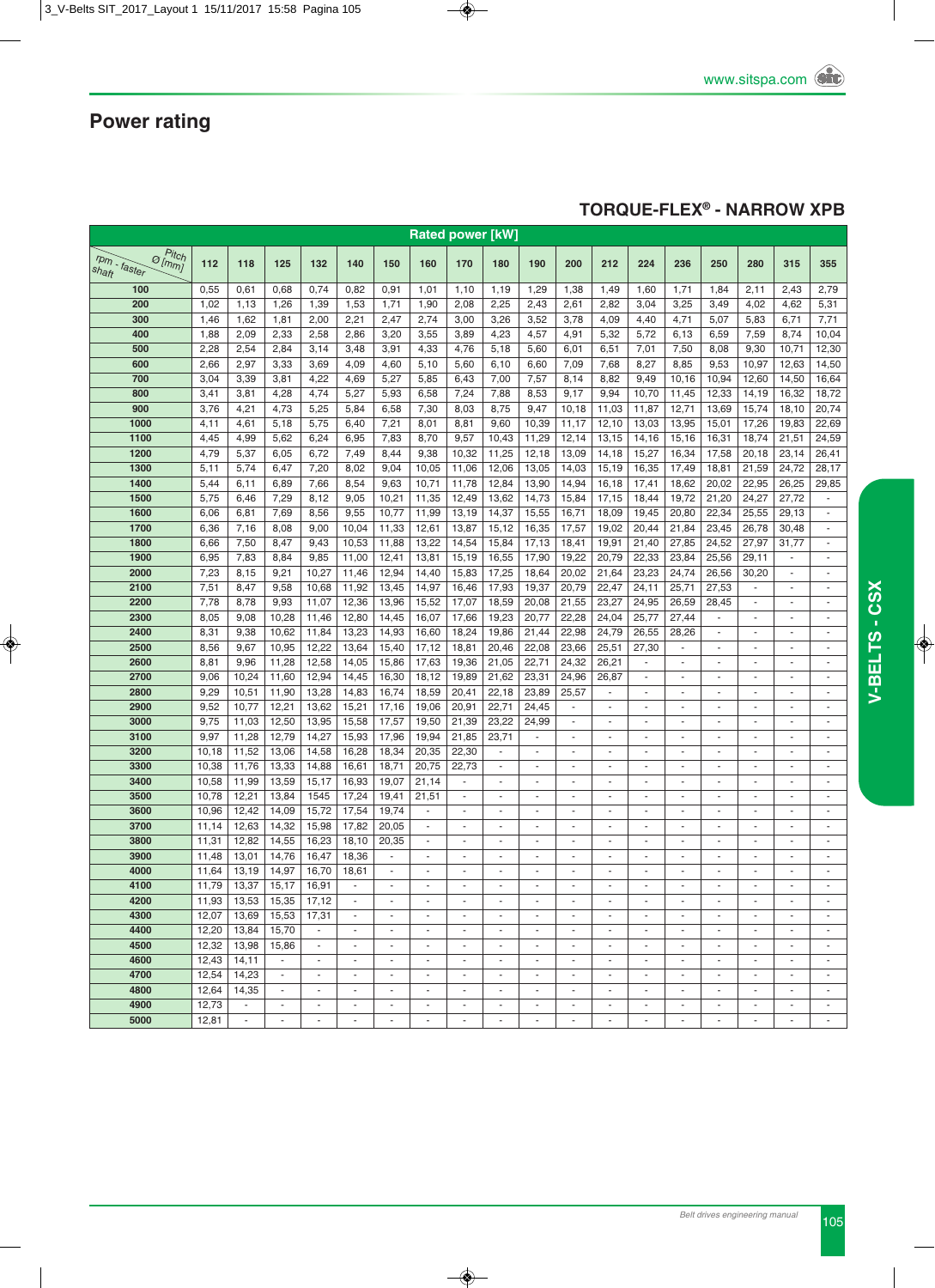| <b>Additional power [kW]</b> |              |               |              |              |              |              |              |              |              |              |  |  |  |
|------------------------------|--------------|---------------|--------------|--------------|--------------|--------------|--------------|--------------|--------------|--------------|--|--|--|
| Drive ratio                  | 1.00         | 1.02          | 1.06         | 1.12         | 1.19         | 1.27         | 1.39         | 1.58         | 1.95         | oltre        |  |  |  |
| rpm - faster<br>shaft        | 1.01         | 1.05          | 1.11         | 1.18         | 1.26         | 1.38         | 1.57         | 1.94         | 3.38         | 3.39         |  |  |  |
| 100                          | 0,00         | 0,01          | 0,02         | 0,03         | 0,05         | 0,06         | 0,07         | 0,07         | 0,08         | 0,09         |  |  |  |
| 200                          | 0,00         | 0,01          | 0,04         | 0,07         | 0,09         | 0,11         | 0, 13        | 0,15         | 0, 16        | 0,17         |  |  |  |
| 300                          | 0,00         | 0,02          | 0,06         | 0,10         | 0,14         | 0,17         | 0,20         | 0,22         | 0,24         | 0,26         |  |  |  |
| 400                          | 0,00         | 0,03          | 0,08         | 0,14         | 0,19         | 0,23         | 0,27         | 0,30         | 0,33         | 0,35         |  |  |  |
| 500                          | 0,00         | 0,04          | 0,10         | 0,17         | 0,23         | 0,28         | 0,33         | 0,38         | 0,41         | 0,44         |  |  |  |
| 600                          | 0,00         | 0,04          | 0,12         | 0,21         | 0,28         | 0,34         | 0,40         | 0,45         | 0,49         | 0,52         |  |  |  |
| 700                          | 0,00         | 0,05          | 0,14         | 0,24         | 0,33         | 0,40         | 0,47         | 0,53         | 0,58         | 0,61         |  |  |  |
| 800                          | 0,00         | 0,06          | 0, 16        | 0,28         | 0,38         | 0,46         | 0,54         | 0,61         | 0,66         | 0,70         |  |  |  |
| 900                          | 0,00         | 0,06          | 0, 18        | 0,31         | 0,43         | 0,52         | 0,61         | 0,68         | 0,74         | 0,79         |  |  |  |
| 1000                         | 0,00         | 0,07          | 0,20         | 0,35         | 0,47         | 0,57         | 0,67         | 0,76         | 0,83         | 0,88         |  |  |  |
| 1100                         | 0,00         | 0,08          | 0,22         | 0,38         | 0,52         | 0,63         | 0,74         | 0,84         | 0,91         | 0,96         |  |  |  |
| 1200                         | 0,00         | 0,09          | 0,24         | 0,42         | 0,57         | 0,69         | 0,81         | 0,91         | 0,99         | 1,05         |  |  |  |
| 1300                         | 0,00         | 0,09          | 0,26         | 0,45         | 0,62         | 0,75         | 0,88         | 0,99         | 1,08         | 1,14         |  |  |  |
| 1400                         | 0,00         | 0, 10         | 0,28         | 0,49         | 0,66         | 0,81         | 0,95         | 1,06         | 1,16         | 1,23         |  |  |  |
| 1500                         | 0,00         | 0,11          | 0,30         | 0,52         | 0,71         | 0,86         | 1,01         | 1,14         | 1,24         | 1,32         |  |  |  |
| 1600                         | 0,00         | 0,11          | 0,32         | 0,56         | 0,76         | 0,92         | 1,08         | 1,22         | 1,33         | 1,41         |  |  |  |
| 1700                         | 0,00         | 0,12          | 0,34         | 0,59         | 0,81         | 0,98         | 1,15         | 1,29         | 1,41         | 1,49         |  |  |  |
| 1800                         | 0,00         | 0, 13         | 0,36         | 0,63         | 0,86         | 1,04         | 1,22         | 1,37         | 1,49         | 1,58         |  |  |  |
| 1900                         | 0,00         | 0,14          | 0,38         | 0,66         | 0,90         | 1,10         | 1,29         | 1,45         | 1,58         | 1,67         |  |  |  |
| 2000<br>2100                 | 0,00<br>0,00 | 0,14<br>0, 15 | 0,40<br>0,42 | 0,70<br>0,73 | 0,95<br>1,00 | 1,15<br>1,21 | 1,35         | 1,52         | 1,66<br>1,74 | 1,76         |  |  |  |
| 2200                         | 0,00         | 0, 16         | 0,44         | 0,77         | 1,05         | 1,27         | 1,42<br>1,49 | 1,60         | 1,83         | 1,85<br>1,93 |  |  |  |
| 2300                         | 0,00         | 0,17          | 0,46         | 0,80         | 1,10         | 1,33         | 1,56         | 1,68<br>1,75 | 1,91         | 2,02         |  |  |  |
| 2400                         | 0,00         | 0,17          | 0,48         | 0,84         | 1,14         | 1,39         | 1,62         | 1,83         | 1,99         | 2,11         |  |  |  |
| 2500                         | 0,00         | 0, 18         | 0,50         | 0,87         | 1,19         | 1,44         | 1,69         | 1,91         | 2,08         | 2,20         |  |  |  |
| 2600                         | 0,00         | 0, 19         | 0,52         | 0,91         | 1,24         | 1,50         | 1,76         | 1,98         | 2,16         | 2,29         |  |  |  |
| 2700                         | 0,00         | 0, 19         | 0,54         | 0,94         | 1,29         | 1,56         | 1,83         | 2,06         | 2,24         | 2,38         |  |  |  |
| 2800                         | 0,00         | 0,20          | 0,56         | 0,98         | 1,33         | 1,62         | 1,90         | 2,13         | 2,33         | 2,46         |  |  |  |
| 2900                         | 0,00         | 0,21          | 0,58         | 1,01         | 1,38         | 1,68         | 1,96         | 2,21         | 2,41         | 2,55         |  |  |  |
| 3000                         | 0,00         | 0,22          | 0,60         | 1,05         | 1,43         | 1,73         | 2,03         | 2,29         | 2,49         | 2,64         |  |  |  |
| 3100                         | 0,00         | 0,22          | 0,62         | 1,08         | 1,48         | 1,79         | 2,10         | 2,36         | 2,58         | 2,73         |  |  |  |
| 3200                         | 0,00         | 0,23          | 0,64         | 1,12         | 1,53         | 1,85         | 2,17         | 2,44         | 2,66         | 2,82         |  |  |  |
| 3300                         | 0,00         | 0,24          | 0,66         | 1,15         | 1,57         | 1,91         | 2,24         | 2,52         | 2,74         | 2,90         |  |  |  |
| 3400                         | 0,00         | 0,25          | 0,68         | 1,19         | 1,62         | 1,97         | 2,30         | 2,59         | 2,83         | 2,99         |  |  |  |
| 3500                         | 0,00         | 0,25          | 0,70         | 1,22         | 1,67         | 2,02         | 2,37         | 2,67         | 2,91         | 3,08         |  |  |  |
| 3600                         | 0,00         | 0,26          | 0,72         | 1,26         | 1,72         | 2,08         | 2,44         | 2,75         | 2,99         | 3,17         |  |  |  |
| 3700                         | 0,00         | 0,27          | 074          | 1,30         | 1,76         | 2,14         | 2,51         | 2,82         | 3,08         | 3,26         |  |  |  |
| 3800                         | 0,00         | 0,28          | 076          | 1,33         | 1,81         | 2,20         | 2,58         | 2,90         | 3,16         | 3,35         |  |  |  |
| 3900                         | 0,00         | 0,28          | 0,78         | 1,37         | 1,86         | 2,26         | 2,64         | 2,98         | 3,24         | 3,43         |  |  |  |
| 4000                         | 0,00         | 0,29          | 0,80         | 1,40         | 1,91         | 2,31         | 2,71         | 3,05         | 3,32         | 3,52         |  |  |  |
| 4100                         | 0,00         | 0,30          | 0,82         | 1,44         | 1,96         | 2,37         | 2,78         | 3,13         | 3,41         | 3,61         |  |  |  |
| 4200                         | 0,00         | 0,31          | 0,84         | 1,47         | 2,00         | 2,43         | 2,85         | 3,20         | 3,49         | 3,70         |  |  |  |
| 4300                         | 0,00         | 0,31          | 0,87         | 1,51         | 2,05         | 2,49         | 2,91         | 3,28         | 3,57         | 3,79         |  |  |  |
| 4400                         | 0,00         | 0,32          | 0,89         | 1,54         | 2,10         | 2,55         | 2,98         | 3,36         | 3,66         | 3,87         |  |  |  |
| 4500                         | 0,00         | 0 3 3         | 0,91         | 1,58         | 2,15         | 2,60         | 3,05         | 3,43         | 3,74         | 3,96         |  |  |  |
| 4600                         | 0,00         | 0,34          | 0,93         | 1,61         | 2,20         | 2,66         | 3,12         | 3,51         | 3,82         | 4,05         |  |  |  |
| 4700                         | 0,00         | 0,34          | 0,95         | 1,65         | 2,24         | 2,72         | 3,19         | 3,59         | 3,91         | 4,14         |  |  |  |
| 4800                         | 0,00         | 0,35          | 0,97         | 1,68         | 2,29         | 2,78         | 3,25         | 3,66         | 3,99         | 4,23         |  |  |  |
| 4900                         | 0,00         | 0,36          | 0,99         | 1,72         | 2,34         | 2,84         | 3,32         | 3,74         | 4,07         | 4,32         |  |  |  |
| 5000                         | 0,00         | 0,36          | 1,01         | 1,75         | 2,39         | 2,89         | 3,39         | 3,82         | 4,16         | 4,40         |  |  |  |

### **TORqUE-FLEX® - NARROW XPB**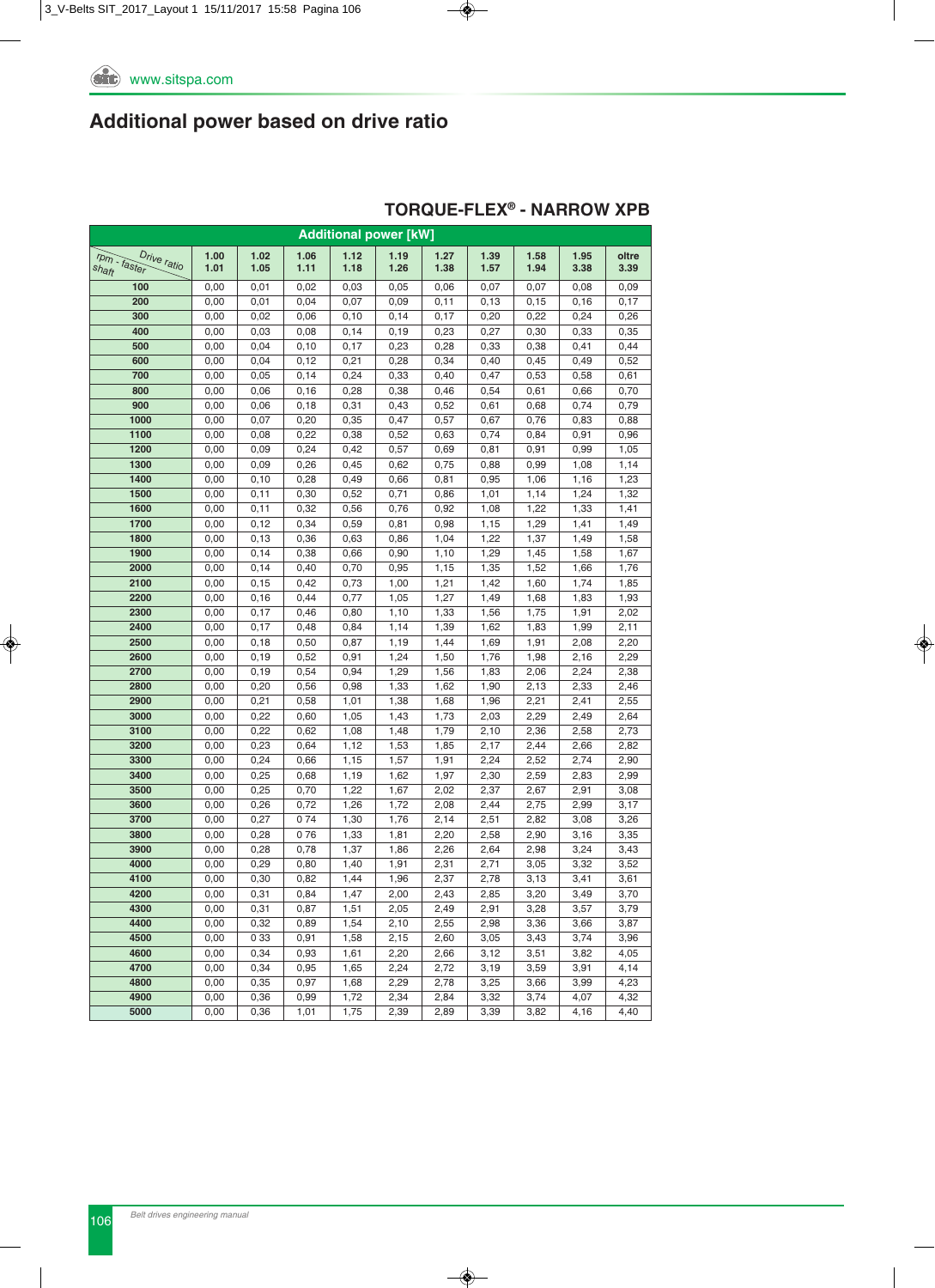

#### **TORqUE-FLEX® - NARROW XPC**

| <b>Rated power [kW]</b>                                              |       |       |                          |        |        |                |        |                |                |                |                          |  |
|----------------------------------------------------------------------|-------|-------|--------------------------|--------|--------|----------------|--------|----------------|----------------|----------------|--------------------------|--|
| Pitch <sup>'</sup><br>$\mathcal{O}[m m]$<br>$r$ pm - faster<br>shaft | 224   | 236   | 250                      | 265    | 280    | 315            | 355    | 400            | 450            | 500            | 560                      |  |
| 100                                                                  | 2,08  | 2,29  | 2,54                     | 2,80   | 3,06   | 3,67           | 4,36   | 5,13           | 5,98           | 6,83           | 7,84                     |  |
| 200                                                                  | 3,90  | 4,31  | 4,78                     | 5,29   | 5,79   | 6,97           | 8,30   | 9,79           | 11,43          | 13,06          | 15,01                    |  |
| 300                                                                  | 5,62  | 6,22  | 6,91                     | 7,66   | 8,40   | 10,12          | 12,07  | 14,25          | 16,65          | 19,03          | 21,86                    |  |
| 400                                                                  | 7,27  | 8,05  | 8,96                     | 9,94   | 10,91  | 13,16          | 15.71  | 18,55          | 21.68          | 24.77          | 28,44                    |  |
| 500                                                                  | 8,86  | 9,83  | 10,95                    | 12,15  | 13,34  | 16,11          | 19,24  | 22,72          | 26,54          | 30,30          | 34,75                    |  |
| 600                                                                  | 10,40 | 11,55 | 12,88                    | 14,30  | 15,71  | 18.97          | 22,66  | 26.75          | 31,22          | 35,62          | 40,78                    |  |
| 700                                                                  | 11,90 | 13,22 | 14,75                    | 16,38  | 18,00  | 21,75          | 25,98  | 30,65          | 35,73          | 40,70          | 46,50                    |  |
| 800                                                                  | 13,35 | 14,84 | 16,57                    | 18,41  | 20,24  | 24,45          | 29,18  | 34,40          | 40,05          | 45,54          | 51,90                    |  |
| 900                                                                  | 14,77 | 16.42 | 18,34                    | 20,38  | 22,40  | 27,06          | 32,28  | 38.00          | 44.16          | 50,11          | 56,94                    |  |
| 1000                                                                 | 16,14 | 17,95 | 20,05                    | 22,28  | 24,50  | 29,58          | 35,25  | 41,44          | 48,06          | 54,40          | 61,59                    |  |
| 1100                                                                 | 17,46 | 19,43 | 21,71                    | 24,13  | 26,52  | 32,01          | 38,10  | 44,71          | 51,73          | 58,37          |                          |  |
| 1200                                                                 | 18,75 | 20,87 | 23,32                    | 25,91  | 28,48  | 34,34          | 40,82  | 47,80          | 55,14          | ÷.             | ÷.                       |  |
| 1300                                                                 | 19,99 | 22,25 | 24,86                    | 27,63  | 30,36  | 36,57          | 43,40  | 50,70          | $\sim$         | $\blacksquare$ | $\overline{\phantom{m}}$ |  |
| 1400                                                                 | 21,18 | 23,58 | 26,35                    | 29,28  | 32,15  | 38,69          | 45,83  | 53,39          |                |                |                          |  |
| 1500                                                                 | 22,33 | 24,86 | 27,78                    | 30,85  | 33,87  | 40,70          | 48,10  | $\sim$         | ٠              | $\sim$         | $\sim$                   |  |
| 1600                                                                 | 23,43 | 26,09 | 29,14                    | 32,35  | 35,50  | 42,59          | 50,21  |                |                |                |                          |  |
| 1700                                                                 | 24,47 | 27,25 | 30,44                    | 33,78  | 37,04  | 44.36          | $\sim$ | $\overline{a}$ | ٠              |                |                          |  |
| 1800                                                                 | 25,47 | 28,36 | 31,66                    | 35,12  | 38,49  | 46,00          | ٠      | ٠              |                |                |                          |  |
| 1900                                                                 | 26,41 | 29,40 | 32,82                    | 36,38  | 39,84  | $\blacksquare$ | ٠      | ٠              | ٠              | $\sim$         | ٠                        |  |
| 2000                                                                 | 27,30 | 30,39 | 33,90                    | 37,55  | 41,09  | ٠              | ٠      | ٠              | ٠              | $\blacksquare$ | ÷,                       |  |
| 2100                                                                 | 28,13 | 31,30 | 34,90                    | 38,63  | $\sim$ | ÷              |        | $\overline{a}$ | $\overline{a}$ |                |                          |  |
| 2200                                                                 | 28,90 | 32,15 | 35,82                    | ٠      | ٠      | ٠              | ٠      | $\blacksquare$ | ٠              |                |                          |  |
| 2300                                                                 | 29,61 | 32,93 | $\sim$                   | ٠      |        | ٠              |        |                |                |                |                          |  |
| 2400                                                                 | 30,26 | 33,66 | $\sim$                   | ٠      | ٠      | ٠              | $\sim$ | ٠              | ٠              | $\blacksquare$ | ٠                        |  |
| 2500                                                                 | 30,84 |       | $\overline{\phantom{a}}$ | $\sim$ | $\sim$ | ÷,             | ٠      | $\blacksquare$ | ٠              | $\overline{a}$ | ٠                        |  |